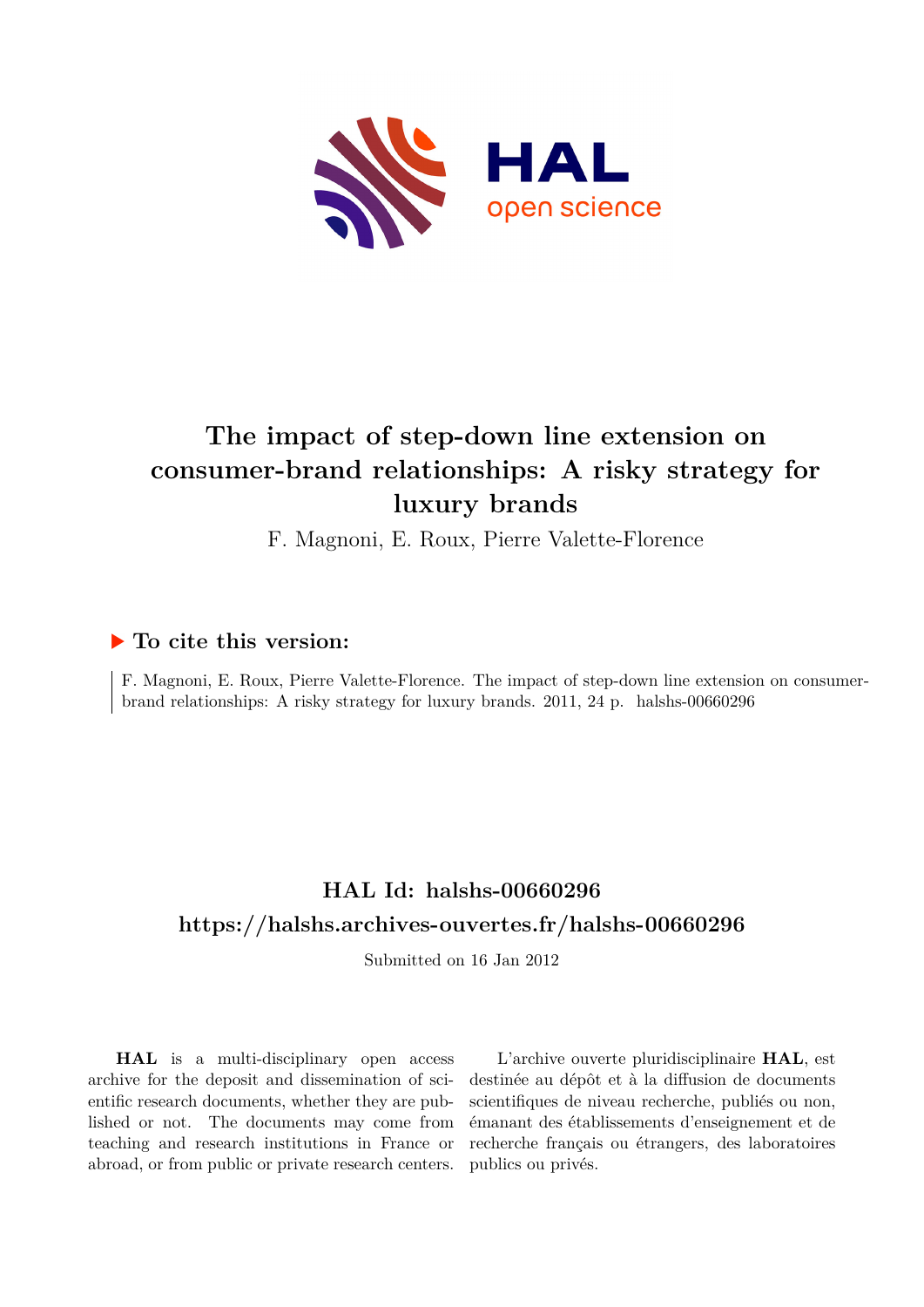

# **CAHIER DE RECHERCHE n°2011-07 E3**

**The impact of step-down line extension on consumerbrand relationships: A risky strategy for luxury brands**

**MAGNONI Fanny** 

**ROUX Elyette** 

# **VALETTE-FLORENCE Pierre**



.

.



Sciences sociales & humaines

Unité Mixte de Recherche CNRS / Université Pierre Mendès France Grenoble 2 150 rue de la Chimie – BP 47 – 38040 GRENOBLE cedex 9 Tél. : 04 76 63 53 81 Fax : 04 76 54 60 68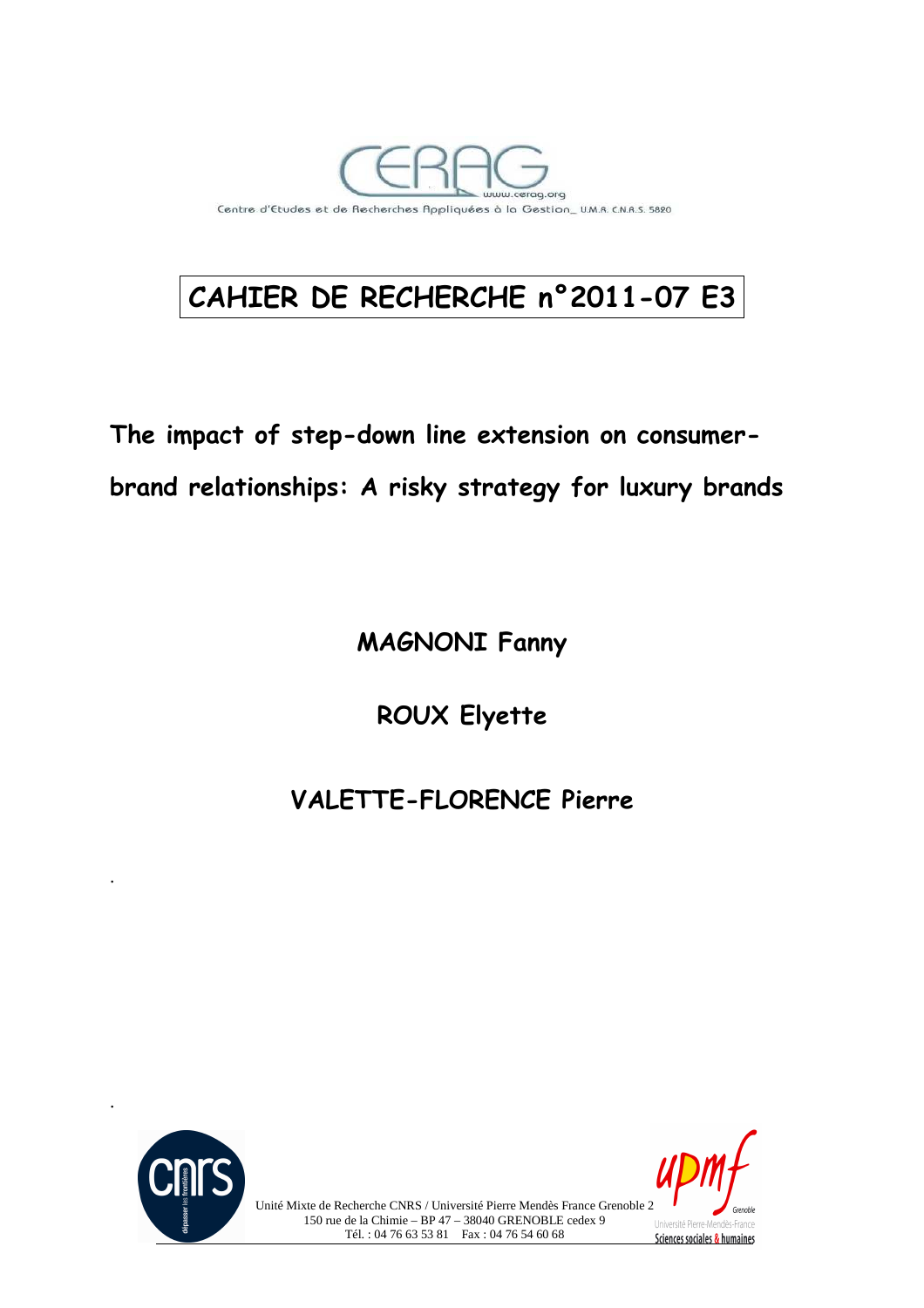# **The impact of step-down line extension on consumer-brand relationships: A risky strategy for luxury brands**

#### Fanny Magnoni

Assistant Professor of Marketing, Cerag UMR 5820 CNRS, IAE Grenoble, Pierre Mendès France University, B.P. 47 38040 Grenoble Cedex 9. France.

#### Elyette Roux

Professor of Marketing, Cergam IAE Aix-en-Provence, Aix-Marseille University, Clos Guiot Puyricard, CS 30063, 13089 Aix-en-Provence Cedex 2. France

#### **Pierre Valette-Florence**

Professor of Marketing, Cerag UMR 5820 CNRS, IAE Grenoble, Pierre Mendès France University, B.P. 47 38040 Grenoble Cedex 9. France

#### **Abstract**

This paper analyzes the role of the brand concept (luxury vs. non-luxury) in the impact of step-down line extension on consumer-brand relationships. A before-and-after pseudoexperimental study conducted on the Internet among BMW and Peugeot buyers shows that step-down line extension negatively influences the main variables of consumer-brand relationships (e.g., self-brand connections, brand attachment, brand trust and brand commitment) only for the luxury brand BMW. On the contrary, no dilution effects are found for the non-luxury brand Peugeot.

**Key-words:** vertical line extension, dilution effects, consumer-brand relationships, luxury brands, cars, PSL approach.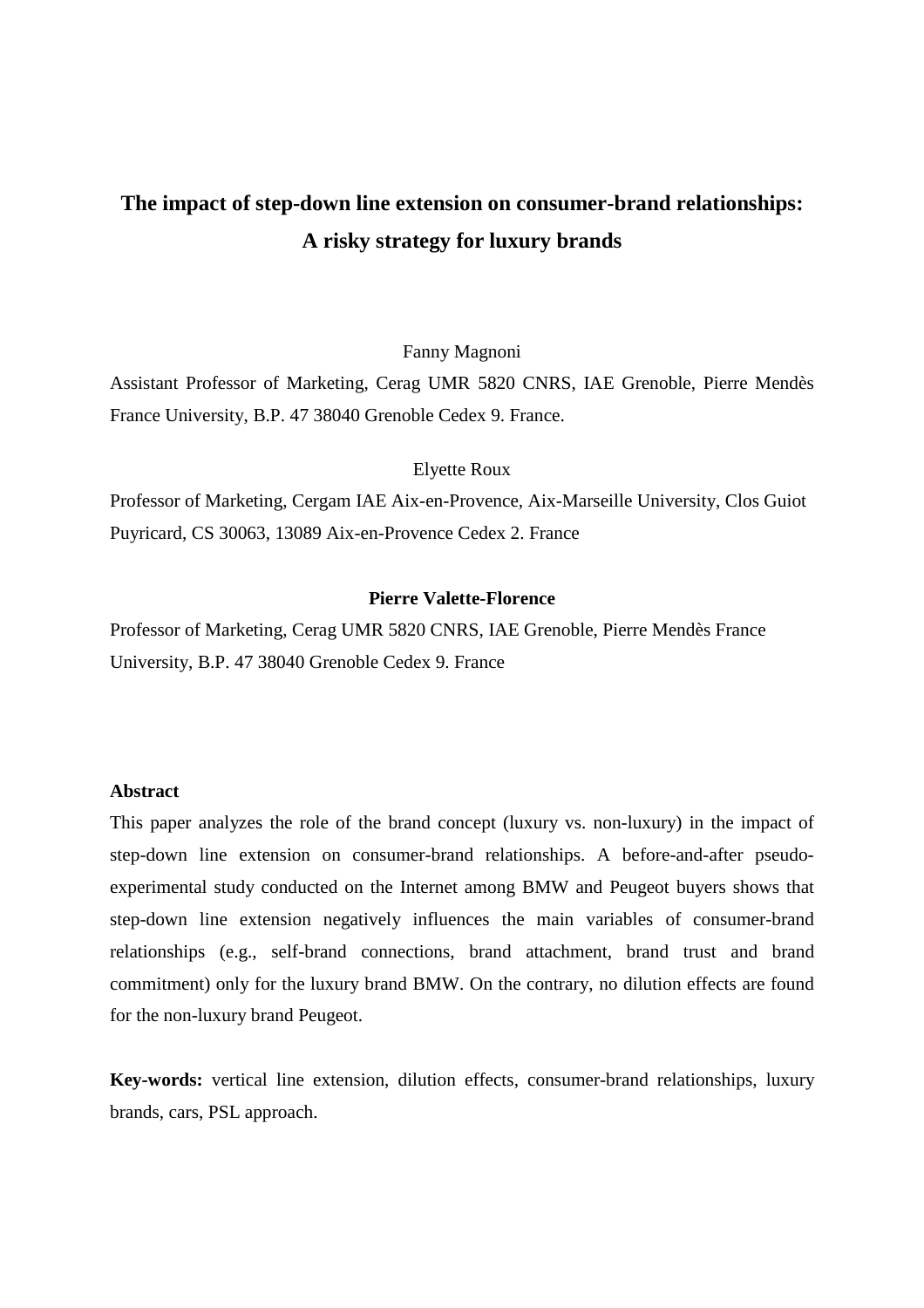#### **Résumé**

Cet article analyse le rôle du concept de marque (luxe vs. non-luxe) dans l'impact de l'extension verticale de gamme vers le bas sur la relation consommateur-marque. Une étude expérimentale avant-après menée auprès de clients des marques BMW et Peugeot, interrogés via des clubs de possesseurs sur Internet et des forums automobiles, montre que l'extension vers le bas détériore les principales variables de la relation consommateur-marque (connexions à la marque, attachement à la marque, confiance et engagement dans la marque) pour la marque luxueuse BMW alors qu'aucun effet de dilution n'est observé pour la marque non-luxueuse Peugeot.

**Mots-clés :** extension verticale de gamme, effets de dilution, relation consommateur-marque, marques de luxe, automobile, approche PLS.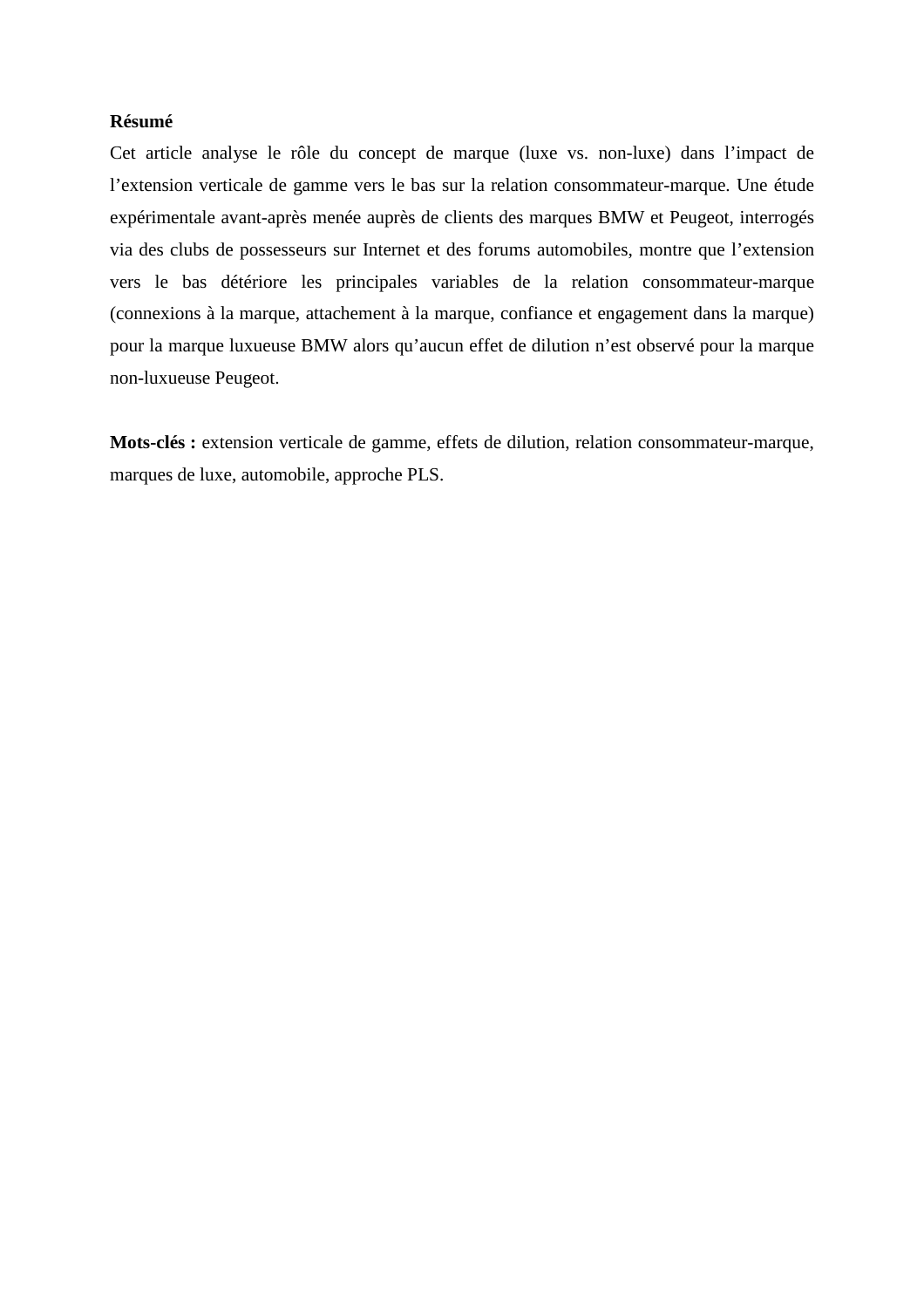# **The impact of step-down line extension on consumer-brand relationships: A risky strategy for luxury brands**

### **1. Introduction**

Recently, the purchasing power crisis and the rise of the *"low-cost"* and *"hard discount"* phenomena has incited more and more brands to compete on price (Kapferer, 2004). Likewise, the democratization of the luxury sector has attracted more price-sensitive customers to lower-end products (Lipovetsky and Roux, 2003; Kapferer and Bastien, 2008). To meet these new market trends, more and more companies have decided to stretch down brands. The vertical-line extension strategy is based on the differentiation of the quality level within the same product category (Randall, Ulrich et Reibstein, 1998). From the consumer point of view, we define a step-down line extension as the launch of a new product perceived as lower quality than the other products the brand, usually selling in the same category of the pre-existing brand. Such practices are attractive because they offer opportunities for brands to leverage equity to enlarge the core target, increase sales volumes and, thus, increase profitability through more affordable products under the same brand name. For example, in the automobile sector, the Renault-Dacia Logan costs approximately  $\epsilon$ 7,600, whereas the Mégane costs  $\epsilon$ 18,000. In the apparel sector, the Armani Exchange line is 50% cheaper than the upper Armani Jeans line. Recently, Carrefour has decided to launch its own discount line called Carrefour Discount to compete with discounters, such as Lidl and Leader Price. However, this strategy is considered particularly dangerous because it directly affects the perceived quality of brands (Kapferer, 1996; Kirmani *et al.*, 1999; Ries and Trout, 1986). The important risks include the dilution of the core brand image (Aaker, 1997; Heath *et al*., 2006; Quelch and Kenny, 1994), cannibalization (Lomax and McWilliam, 2001; Nijssen, 1999; Reddy *et al*., 1994) and, finally, negative feedback effects for core-brand consumers (Keller, 1993; Kim and Lavack, 1996; Kirmani *et al*., 1999). Building and maintaining a strong consumer-brand relationship is of great importance for managers (Aaker *et al*., 2004; Fournier, 1998; Fournier and Yao, 1997). Brand trust, brand affect, and brand loyalty can increase market share and consumer willingness to pay for specific brands (Chaudhury and Holbrook, 2001). The brand extension literature has recently integrated the emotional attachment and trust constructs. The results have suggested that brand trust (e.g., Reast, 2005) and brand attachment (e.g., Fedorikhin *et al.*, 2006) affect brand extension success. Thus, if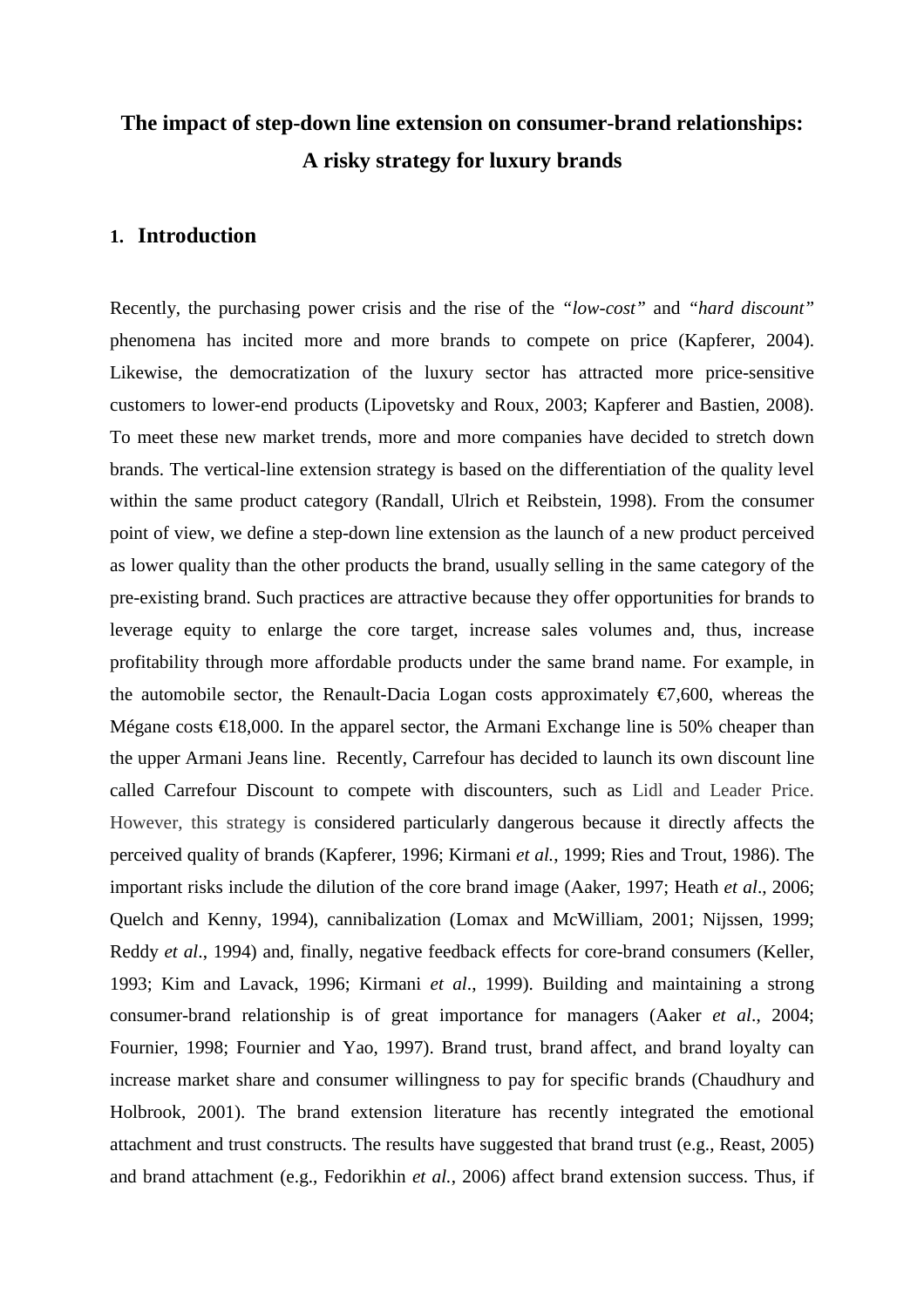negative reactions from current customers can be expected (Keller and Sood, 2003; Pitta and Katsanis, 1995), a step-down line extension strategy could lead to weakened consumer-brand relationships and even to rupture. Compared to brand extension, step-down line extension is a new research area, with a relatively small number of related studies (Randall, Ulrich and Reibstein 1998; Tafani Michel and Rosa 2009; Hamilton and Chernev, 2010). Little is known about the feedback effects of step-down line extension on consumer-brand relationships (Magnoni and Roux, 2008). Therefore, this article evaluates the impact of step-down line extension (SDLE) on consumer-brand relationships variables, namely self-brand connections, brand attachment, brand trust and brand commitment. Past research has suggested that the consequences of SDLE on a core brand vary according to brand concept; dilution risks should be higher for luxury brands (Keller, 1993). Thus, this article particularly investigates the influence of brand concept (luxury vs*.* non-luxury) on consumer brand relationships following a step-down line extension decision.

For the purposes of this study, we performed a before-after quasi-experimental study on the Internet with 304 clients of two automobile brands: BMW (luxury) and Peugeot (non-luxury), including owners' club members and participants in Internet car forums.

First, we present the theoretical framework and the research hypotheses, and subsequently, we clarify the methodology of our study. Finally, we present and discuss results and study implications.

# **2. Conceptual framework and research hypotheses**

#### **2.1. Influence of the brand concept (luxury vs. non-luxury) in dilution effects**

We based our hypothesis on categorization theory to explain the impact of the step-down line extension on consumer-brand relationships (Rosch and Mervis, 1975). More specifically, according to the models of schema change (Weber and Crocker, 1983), a brand is a schema (i.e., a cognitive category) that gathers an individual's knowledge of the brand. Categorization and schema theories can explain the core brand dilution caused by brand extensions (Loken and Roedder-John, 1993; Milberg, Park and McCarthy, 1997; Gürhan-Canli and Maheswaran, 1998). Brand dilution refers to the negative feedback effects on core brand beliefs and attitudes. Categorization and schema theories agree that the perceived consistency between the extension and the core brand influences consumer attitude changes in response to brand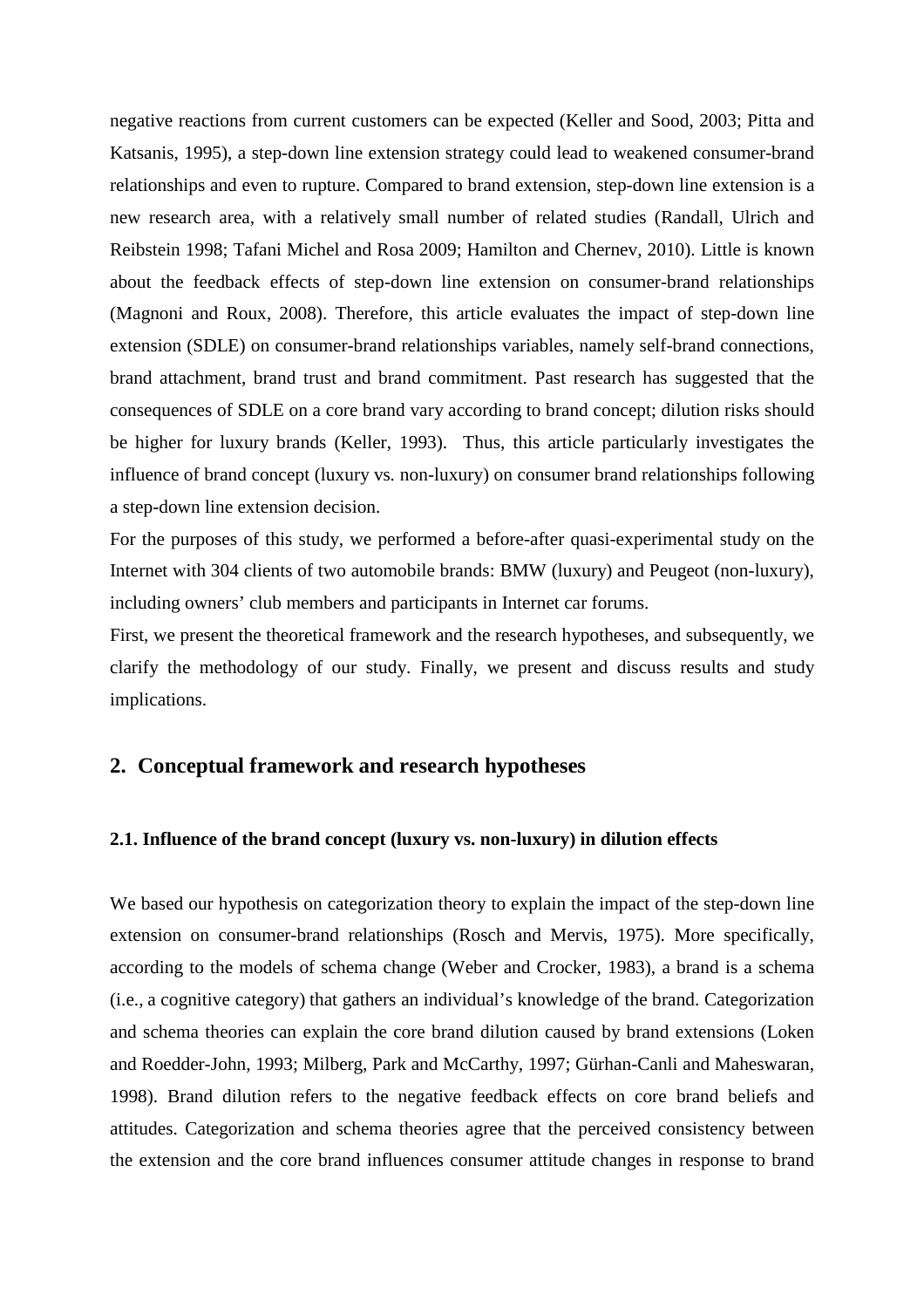extensions and that attitude changes follow a process of assimilation and accommodation (Park, McCarthy and Milberg, 1993). Assimilation occurs when the brand extension is relatively consistent with the core brand and, therefore, does not affect the core brand. Accommodation occurs when the brand extension is inconsistent with the core brand and, therefore, modifies attitudes toward the core brand. Two models, which have received support in brand extension research, explain the modification of the existing schema: the sub-typing model and the bookkeeping model (Weber and Crocker, 1983). The sub-typing model suggests that a different schema stores an inconsistent extension, which explains why an inconsistent extension does not affect the core brand and its original products. In contrast, the bookkeeping model proposes that an inconsistent extension integrates with and alters the existing schema (i.e., the core brand). The consumer analyzes all information about the extension: the more inconsistent the extension with the core brand, the more the core brand is modified.

Brand concept refers to the general meaning associated with the brand, which subsequently determines the positioning of the brand. Consumer benefits can be functional, symbolic, or experiential (Keller, 1993; Park *et al.*, 1986). De Chernatony and McWilliam (1989), De Chernatony (1993) and Bhat and Reddy (1998) differentiated the symbolic and functional positioning of brands. Luxury brands (high functionality-high symbolism) are associated with high quality and price levels, exclusivity and identification with a reference group or a typical user (Garfein, 1989; Roux, 1991). Luxury brands reflect some superiority (Brucks *et al.,* 2000) and communicate on a higher level (Vigneron and Johnson, 1999). The step-down line extension of a luxury brand can therefore lead to a lower quality perception compared with a non-luxury brand. Moreover, becoming accessible to a larger group of consumers can considerably damage the brand (Keller, 1993; Kim and Lavack, 1996; Kirmani *et al*., 1999; Roux, 1995). According to the bookkeeping model for luxury brands, the lower quality level associated with the SDLE could be perceived as inconsistent information that strongly affects the core brand. For a non-luxury brand, however, the lower quality level associated with the SDLE could be perceived as less inconsistent than for a luxury brand, resulting in weaker dilution effects. Therefore, the bookkeeping model suggests that the more inconsistent the extension with the core brand, the more the core brand is modified. As a result, consumerbrand relationships could be weakened more for customers of luxury brands. In other words, after SDLE, we expect a stronger dilution effect for luxury brands than for non-luxury brands.

#### **2.2. The impact of SDLE on consumer-brand relationships variables**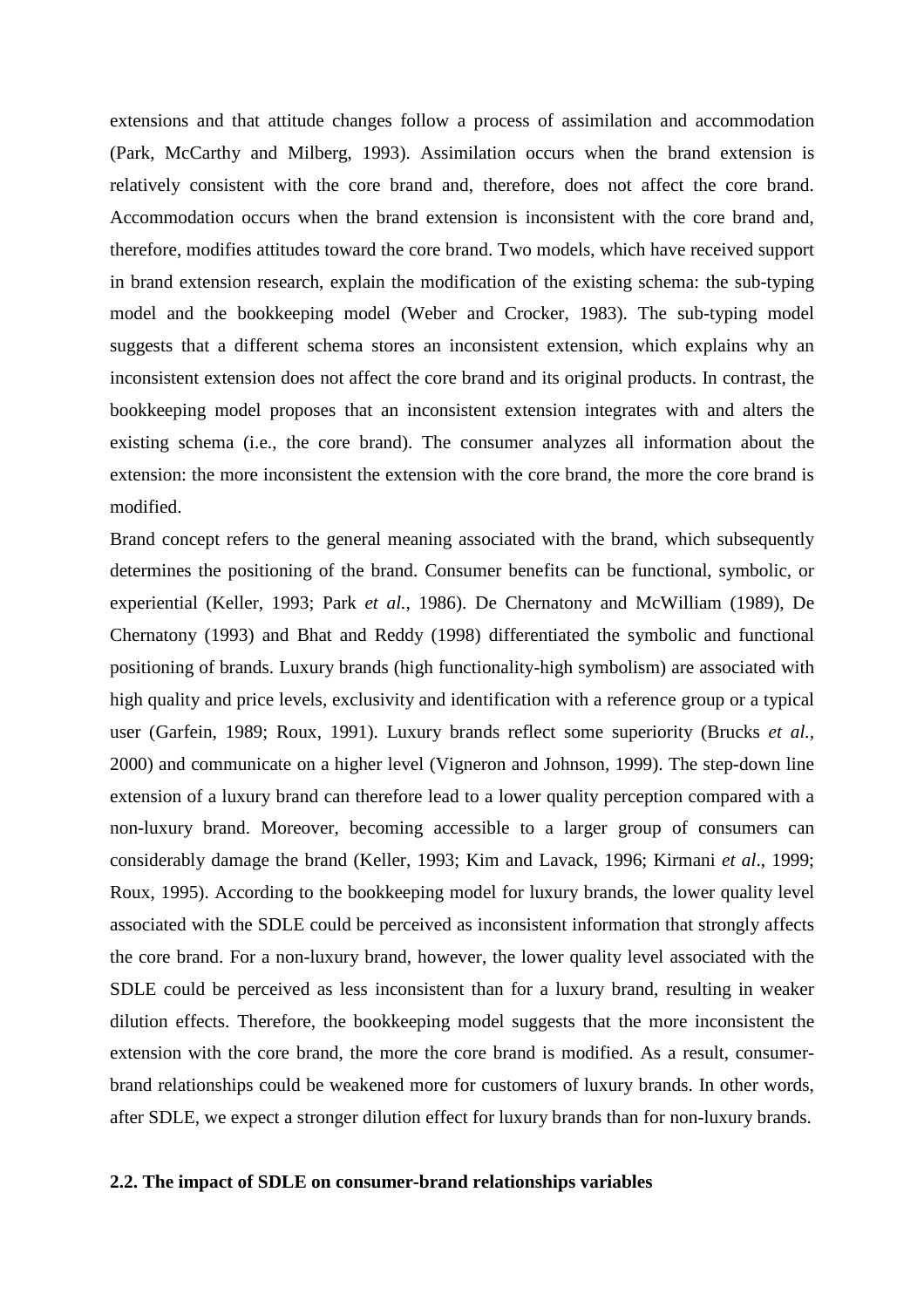Fournier (1998) and Fournier and Yao (1997) were among the first to consider brand as a partner: if relationships exist among individuals, relationships between a brand and a consumer can also be assessed. To conceptualize such consumer-brand relationships, Fournier (1998) proposed the Brand Relationship Quality (BRQ) construct. This construct comprises six facets to capture the strength and durability of the relationship over time: affective and socioemotive attachments (love/passion and self-connections), behavioral ties (interdependence and commitment), and supportive cognitive beliefs (intimacy and brand partner quality). Moreover, this approach considers that, based upon the reciprocity principle of all relationships, "consumer or brand actions can enhance or dilute BRQ" (Fournier, 1998; p.365). Therefore, a step-down line extension strategy could affect the major variables of the consumer-brand relationships, such as (1) self-brand connections, (2) brand attachment, (3) brand trust and (4) brand commitment. Whereas attachment, trust and commitment have been heavily investigated, they have not been tested in an SDLE context. The integration of selfbrand connections is also a new contribution to the knowledge of the feedback effects of SDLE on consumer-brand relationships. Therefore, we will first justify the integration of selfbrand connections before presenting the hypotheses related to the other consequences of consumer-brand relationships.

#### 2.2.1. Self-brand connections

Self-brand connections refer to the consumer's degree of identification with a brand. According to Fournier (1998; p. 364), "This relationship quality facet reflects the degree to which the brand delivers on important identity concerns, tasks, or themes, thereby expressing a significant aspect of self ". They also express "the extent to which individuals have incorporated brands into their self-concept" (Escalas and Bettman, 2003; p. 340). Therefore, brand identification is the degree "to which the consumer sees his or her own self-image as overlapping with the brand's image" (Bagozzi et Dholakia, 2006; p. 49). Such conceptions derive from research on possessions (Belk, 1988; Richins, 1994; Kleine *et al.,* 1995; Ball et Tasaki, 1992). The use of a brand contributes to the construction of a favorable and coherent personal identity, just as the possessed object, which, integrated into the self-concept, makes it possible to maintain and express a positive self-image. Escalas and Bettman (2003) showed that consumers build their identity and present themselves to others using brands, which consumers choose on the basis of congruence between the image of the user of the brand and the self-image of the consumer. For example, the individual can choose,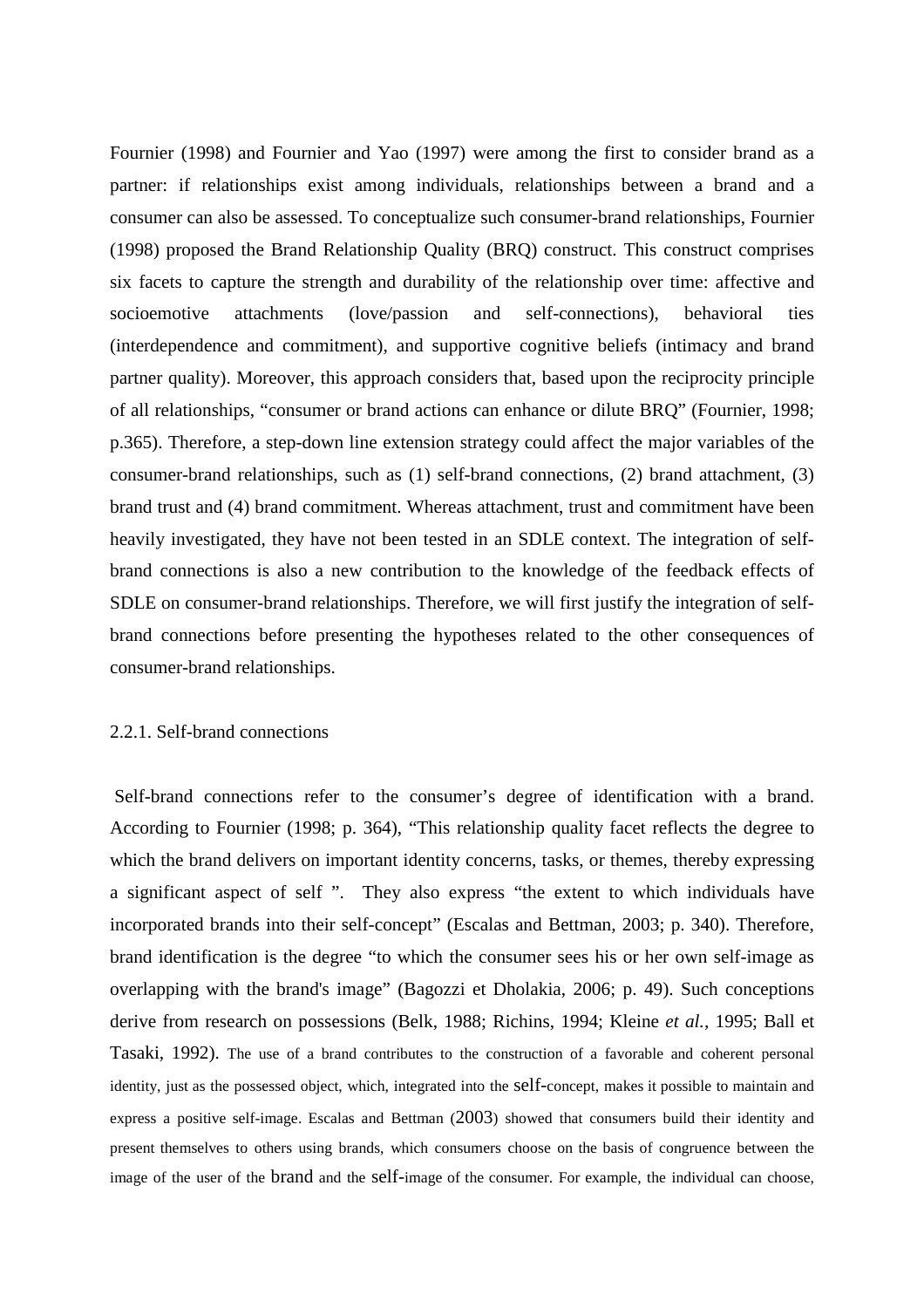after having imagined the typical user of various brands, the brand that will optimize a resemblance with the desired user type (i.e., "*prototype matching*") (Niedenthal *et al*.*,* 1985). Thus, because brands allow identity construction and the expression of self, a connection is established with the consumer. Moreover, identification with a brand closely relates to the symbolism of the products of the brand (Levy, 1959; Baudrillard, 1968). Products consumed publicly, especially luxury goods, more capably express the symbolic systems of the individual (Bearden and Etzel, 1982). In the same way, connections to brands develop more fully with symbolic brands that reflect "something" about the user (Escalas and Bettman, 2005).

SDLE allows the brand to target a new segment of consumers. The brand then tends to attach to new associations (Michel and Salha, 2005), but associations related to the image of the typical user as part of the brand image can change. Thus, we expect that SDLE weakens connections to the brand. By taking account of the expected role of the brand concept (luxury vs. non-luxury), we formulated H1:

# **H1: After a SDLE, self-brand connections will deteriorate more for a luxury brand than for a non-luxury brand.**

#### 2.2.2. Brand Attachment

Originally developed in the framework of interpersonal relationships (Bowlby, 1969), the concept of emotional attachment was also studied in the framework of research on possessions (Belk, 1988; Kleine *et al.,* 1995) before being investigated in the framework of consumer behavior and applied to brands.

Brand attachment, characterized by love/passion and connections to the brand of the BRQ (Fournier, 1998), corresponds to a strong emotional tie, which links the consumer with the brand.( "a psychological variable that reveals a lasting and inalterable affective relationship (separation is painful) to the brand and expresses a relation of psychological closeness to it". Brand attachment antecedes commitment and loyalty to the brand while contributing to the quality and strength of the brand relationship in the long run (Chaudhuri and Holbrook, 2001; Thomson *et al.,* 2005, Louis and Lombard, 2010). Of a basically emotional nature, brand attachment is clearly distinct from others concepts, such as satisfaction, involvement, emotions (in the durable dimension), preferences and attitudes. However, there is no consensus on the dimensionality of the brand attachment concept. For Lacoeuilhe (2000), attachment is one-dimensional, whereas, according to Thomson *et al.* (2005), three dimensions should be considered: affection, passion and connection. Lastly, Paulssen (2009) proposed a two-dimensional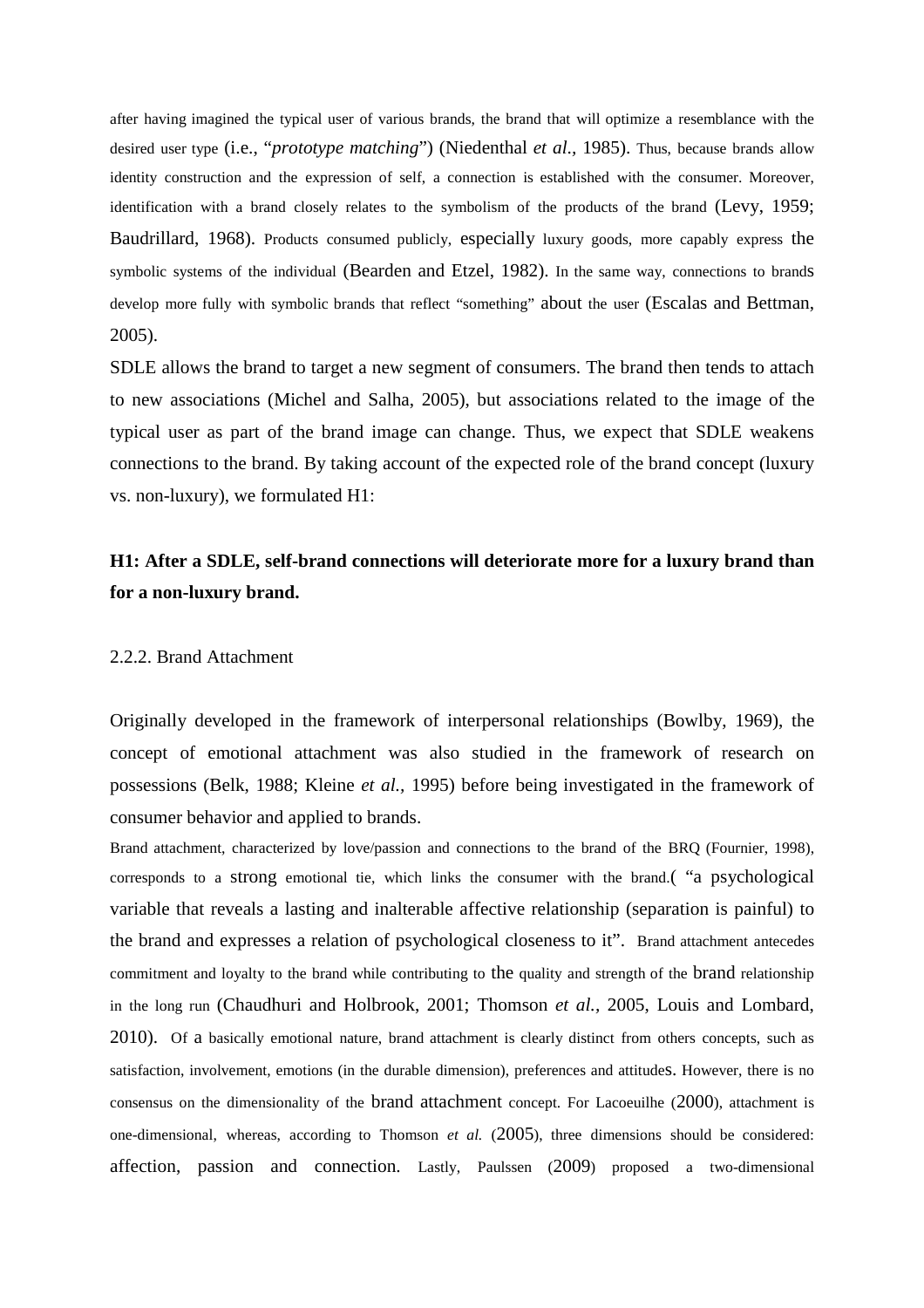conceptualization of attachment, which applies primarily to the relationships between firms ("business attachment").

Though the impact of the SDLE on brand attachment has not been previously empirically tested, Kim *et al.* (2001) and Salha (2007) showed that the SDLE weakens the evaluation of the brand. If the SDLE deteriorates the emotional component of the attitude, we think that SDLE also generates a reduction in the brand attachment. Thus, we propose hypothesis H2:

# **H2: After a SDLE, brand attachment will deteriorate more for a luxury brand than for a non-luxury brand.**

#### 2.2.3. Brand Trust

Brand trust is a dimension of the quality of the partner in the BQR (Fournier, 1998). Trust is alternatively seen as a belief (Sirieix and Dubois, 1999; Frisou, 2000), a will (Chaudhuri and Holbrook, 2001) or a presumption (Gurviez, 1998; Aurier *et al.* 2002; Gurviez and Korchia, 2002). According to Gurviez and Korchia (2002), "trust in the brand, from the consumer's point of view, is a psychological variable that reflects a set of aggregated presumptions relating to the credibility, integrity and benevolence that the consumer ascribes to the brand". Brand trust can also be regarded as purely cognitive in nature or both affective and cognitive. In addition, the marketing literature has proposed different conceptualizations and measures of trust: one-dimensional (Morgan and Hunt, 1994), two-dimensional (Ganesan, 1994; Kumar *et al.* 1995; Doney and Cannon, 1997) or three-dimensional (Mayer *et al.*, 1995; Hess, 1995, Gurviez and Korchia, 2002). Implementing a brand extension strategy affects trust in luxury brands (Roux, 1995). Moreover, quality and trust are, thus, two related concepts. When the perceived quality of a product does not meet expectations, disappointment can result in a loss of trust in the product and in the brand (Sirieix and Dubois, 1999). Ahluwalia and Gürhan-Canli (2000), as in Janiszewski and Van Osselaer (2000), also showed that an extension of lower quality weakens the beliefs relating to the reliability of the brand. Consequently, we expect that a SDLE will weaken the trust a consumer has in a brand, so we posit hypothesis  $H3:$ 

# **H3: After a SDLE, brand trust will deteriorate more for a luxury brand than for a nonluxury brand.**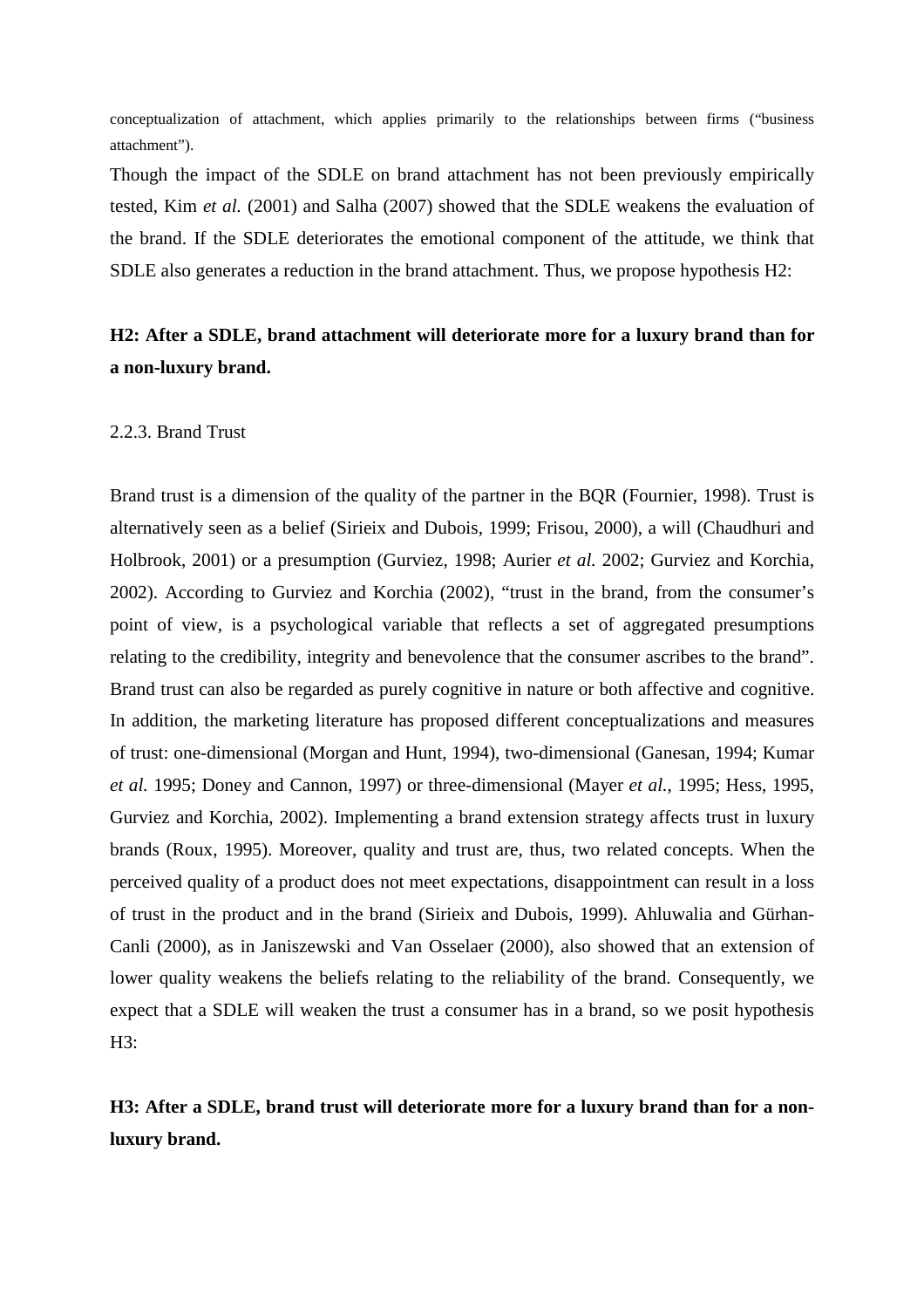#### 2.2.4. Brand commitment

According to an attitudinal approach, commitment can be defined as the desire to maintain a relationship in duration (Moorman *et al*., 1992). Work in brand relationship marketing identifies exactly three types of commitment: cognitive (also called continuance or calculated) commitment, affective commitment and normative commitment. Compared to the first two types, normative commitment has been the object of a limited amount of research in consumer behavior (Gruen *et al.,* 2000; Bansal *et al.,* 2004). Cognitive commitment is based on the economic interest to maintain the relationship, following instrumental, utility logic (Meyer and Allen, 1991). Within the framework of consumer-brand relationships, cognitive commitment can result in a belief of the superiority of the brand compared to competitors. Trust in the brand determines cognitive commitment (Garbarino and Johnson, 1999). Affective commitment is not based on an economic need but, rather, on an attachment to the partner of the relationship. Transposed on the field of the customer-brand relationships, the emotional attachment to the brand determines affective commitment (Chaudhuri and Holbrook, 2001; Thomson *et al.,* 2005). Affective commitment can be expressed, for example, by consumer willingness to pay a premium price for the brand. It is also possible to consider commitment as the behavioral intention (implicit or explicit) to continue a relationship (Dwyer *et al.,* 1987). It is the approach adopted by Fournier in particular (1998) that defines commitment to a brand. Thus, brand commitment testifies to a desire for stable behavior toward the brand through distinct purchasing situations. Brand commitment, as a facet of the BRQ, could also consequently deteriorate following a SDLE, especially for luxury brands. Thus, we state H4:

**H4: After a SDLE, brand commitment will deteriorate more for a luxury brand than for a non-luxury brand.** 

#### **3. Methodology: a before-and-after pseudo-experimental study**

#### **3.1. Product categories, selected brand and step-down line extension**

We selected cars as the product category, following other empirical studies on this topic (Kirmani *et al*., 1999; Kim *et al.*, 2001; Michel *et al.*, 2008; Tafani *et al.,* 2009). To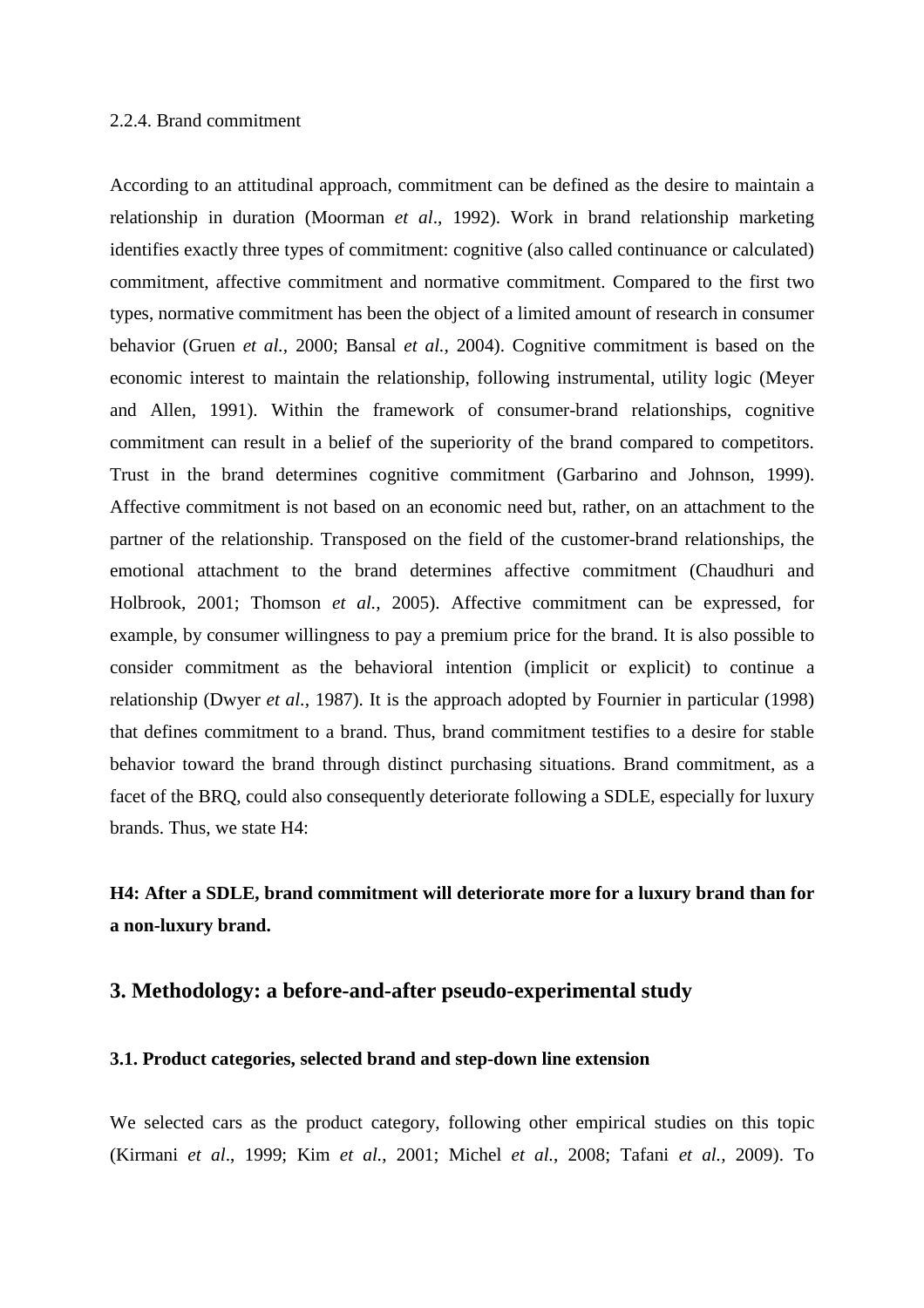manipulate brand concept (i.e., luxury vs. non-luxury), we selected two real automobile brands after a pre-test with 30 respondents<sup>1</sup>: BMW and Peugeot. BMW was selected because of its "high dream power" according to a consumers' study (Simm/Scanner, Interdeco Expert, 2005). BMW is also considered as a new luxury brand (Keller, 2009; Silverstein and Fiske, 2003; Truong *et al.,* 2009; Vigneron and Johnson, 2004). Moreover, BMW has been selected as a luxury brand in the empirical study of Kirmani *et al.* (1999) on vertical line extensions. We then created two fictitious SDLEs, based on a real case (i.e., the Renault-Dacia Logan) to expose respondents to credible situations. Contrary to existing studies, which only presented the price and a short story, we created advertisements to expose the respondents to stimuli resembling market conditions. The perceived quality of a product depends on the perceived product price and the consumer's information about product attributes (Chang and Wildt, 1994; Monroe, 1990; Zeithaml, 1988). Therefore, we described the prices of the products to indicate quality and information on the physical attributes of the products<sup>2</sup>. We verified manipulation success with a qualitative study with 25 respondents, as advised by Perdue and Summers (1986).

#### **3.2. Sample, data collection process and measures**

 $\overline{a}$ 

We administered questionnaires on car forum websites and owners' clubs on the Internet. Administrators stored the link connecting to the questionnaire on the home page of their website with a short message inviting members to participate in the study. The final sample comprised 304 clients<sup>3</sup> of the BMW and Peugeot brands, who were quasi-equally distributed between both modalities of the brand concept (luxury vs. non-luxury) (table 1). The sample was mostly male (96% men) and relatively young (87% under the age of 45). We used the before-and-after pseudo-experimental method to measure individual changes. We created a questionnaire in two parts, and to avoid a test effect, we administered the questionnaire with a one-week delay between the first and the second parts. Each respondent had only one

<sup>1</sup> Luxury (non-luxury) concept dominance was rated on a seven-point Likert scale by indicating the importance of the characteristics "luxury" and "status" when purchasing the brand (Park *et al*., 1993). As expected, the differences between the mean of luxury-orientation of BMW and Peugeot are significant (5.97; 2.32; *t29*=17.563; *p*=0.00).

 $2$  We used the price of the Logan to create the prices of the SDLE. We applied the same percentage between the two brands (Kirmani et al., 1999). The main information about the product attributes have been presented as well as a photo-retouch of the Logan.

<sup>&</sup>lt;sup>3</sup> We used three filter questions to select only respondents who were clients (ownership and purchasing of brand products), experts, and perceived a decrease in terms of quality (definition of a SDLE).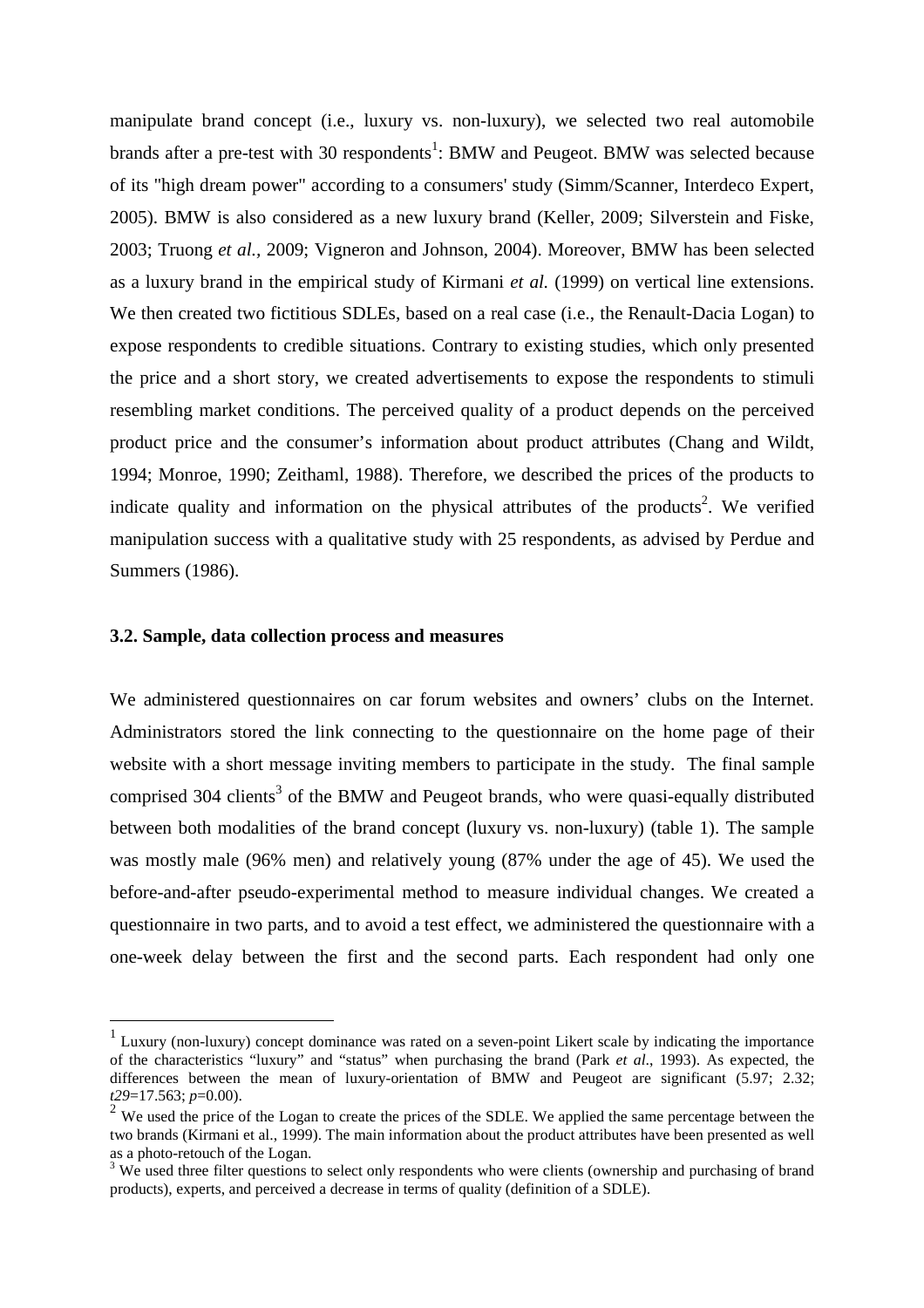treatment: an ad announcing the launch of the SDLE, which we presented at the beginning of the second part.

|                       | Number of respondents |
|-----------------------|-----------------------|
| Non- luxury (Peugeot) | 150                   |
| Luxury (BMW)          | 154                   |
| TOTAL                 | 304                   |

**Table 1** Assignment of the respondents to the two treatments of the quasi-experiment

This study used seven-point Likert scales for all scales. We measured self-brand connections with the seven items of the one-dimensional scale of Escalas and Bettman (2003, 2005), which we translated into French (back-translation process). We measured brand attachment with the one-dimensional scale of Lacoeuilhe (2000), composed of five items. We selected the three-dimensional scale of Gurviez and Korchia (2002) to operationalize brand trust. This scale comprises eight items (three items for credibility, three items for integrity and two items for benevolence). Then, we used four items adapted from Morgan (1991) to evaluate the cognitive commitment toward the brand. Such scales have also been recently applied to brand relationship research (Louis and Lombart, 2010). As for the measurement of the latent variables, indices of convergent validity and reliability were good, as shown in table 2.

| Variable                      | Communalities (average) | Jöreskog's Rho |
|-------------------------------|-------------------------|----------------|
| Trust                         | 0.680                   | 0.944          |
| <b>Self-Brand Connections</b> | 0.680                   | 0.927          |
| Attachment                    | 0.766                   | 0.942          |
| Commitment                    | 0.790                   | 0.937          |

**Table 2** Convergent validity and reliability

In addition, a test of the discriminant validity was also met according to Fornell and Larcker's criteria because each latent variable shares more variance with its respective indicators than with the other connected latent variables (table 3).

#### **Table 3** Discriminant validity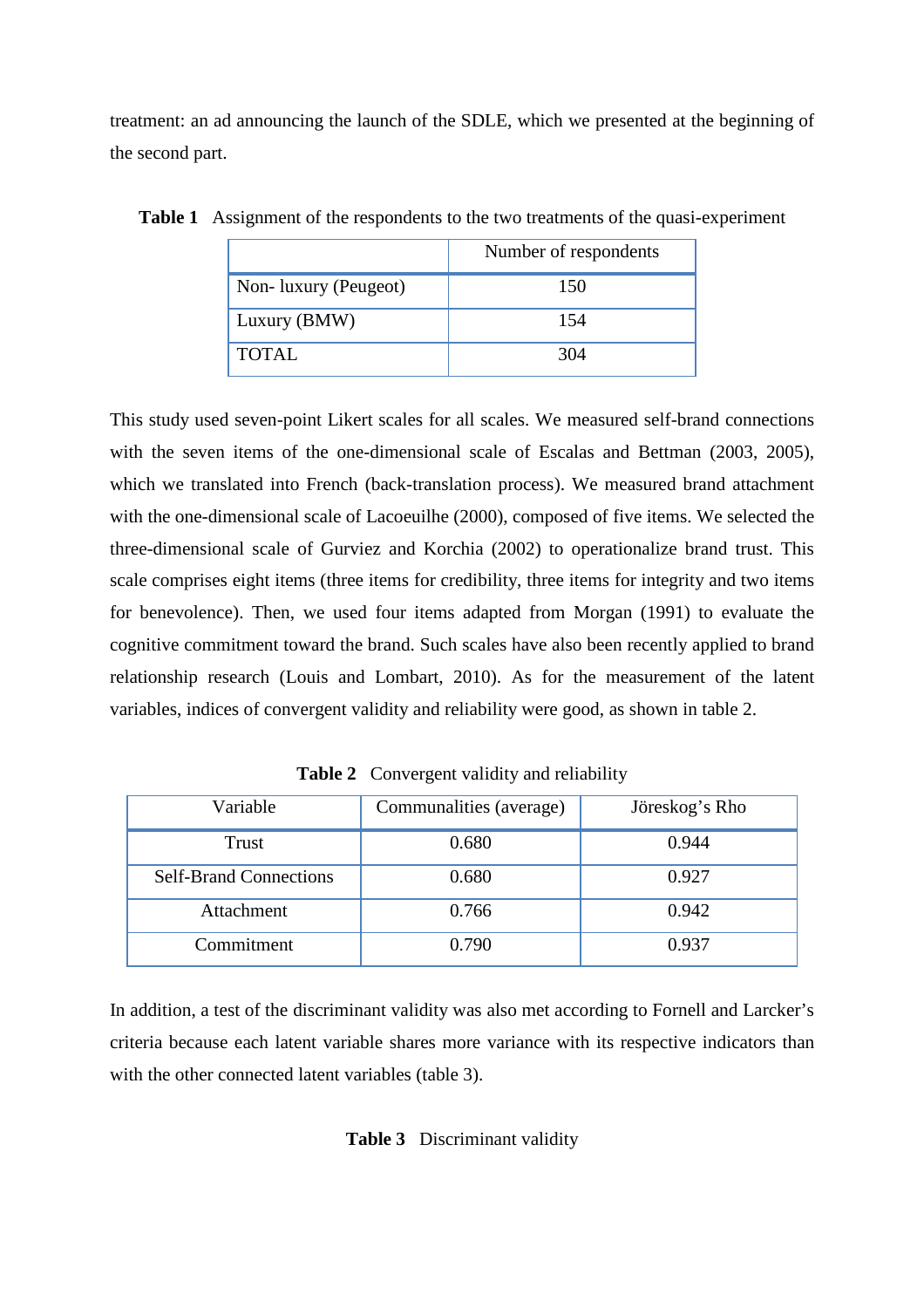|                           | Trust        | Self-Brand  | Attachment | Commitment | Convergent      |
|---------------------------|--------------|-------------|------------|------------|-----------------|
|                           |              | Connections |            |            | <b>Validity</b> |
| Trust                     | $\mathbf{1}$ | 0.503       | 0.433      | 0.574      | 0.680           |
| Self-Brand<br>Connections | 0.503        | 1           | 0.727      | 0.640      | 0.680           |
| Attachment                | 0.433        | 0.727       | 1          | 0.700      | 0.766           |
| Commitment                | 0.574        | 0.640       | 0.700      | 1          | 0.790           |

# **4. Results**

Before testing the hypotheses, we verified through manipulation checks that the respondents had perceived the BMW brand as a significantly more prestigious brand than the Peugeot brand (*XBMW* = 4.59; *XPeugeot* = 3.64;  $t_{310}$  =7.35;  $p=0.00$ ). We also verified the sociodemographic and expertise homogeneity of the sub-samples with means comparisons and Chi-Squared tests.

Therefore, it was necessary at that stage to delve deeper into the joint effects of the step-down line extension and the brand concept (luxury vs. non-luxury) on the relational variables encompassed by this research. To this end, we used a methodology in line with multi-group analyses of variance at the latent level (Bagozzi *et al.*, 1991). Recently, Marsh and colleagues (Marsh *et al.*, 2005; Marsh, Tracey and Craven, 2006) demonstrated how a multi-group method could extend to a simpler approach, such as MIMIC, to directly specify the influence of inclusion in a category (in our case, brand concept) on the latent variables concerned. This approach assumes, however, an invariance of the measure, which in our case has also been verified. In their research, Marsh and colleagues used confirmatory models traditionally based on covariance structure analyses that suffer, as Bagozzi and Yi (1989) have already pointed out, from several problems linked to sample sizes (which must be large), convergence problems and the need for multivariate normal distribution. For this reason, starting in 1989, Bagozzi and Yi recommended the PLS approach that we have selected for in our study. Finally, another advantage of analyzing variance at the latent level using a structural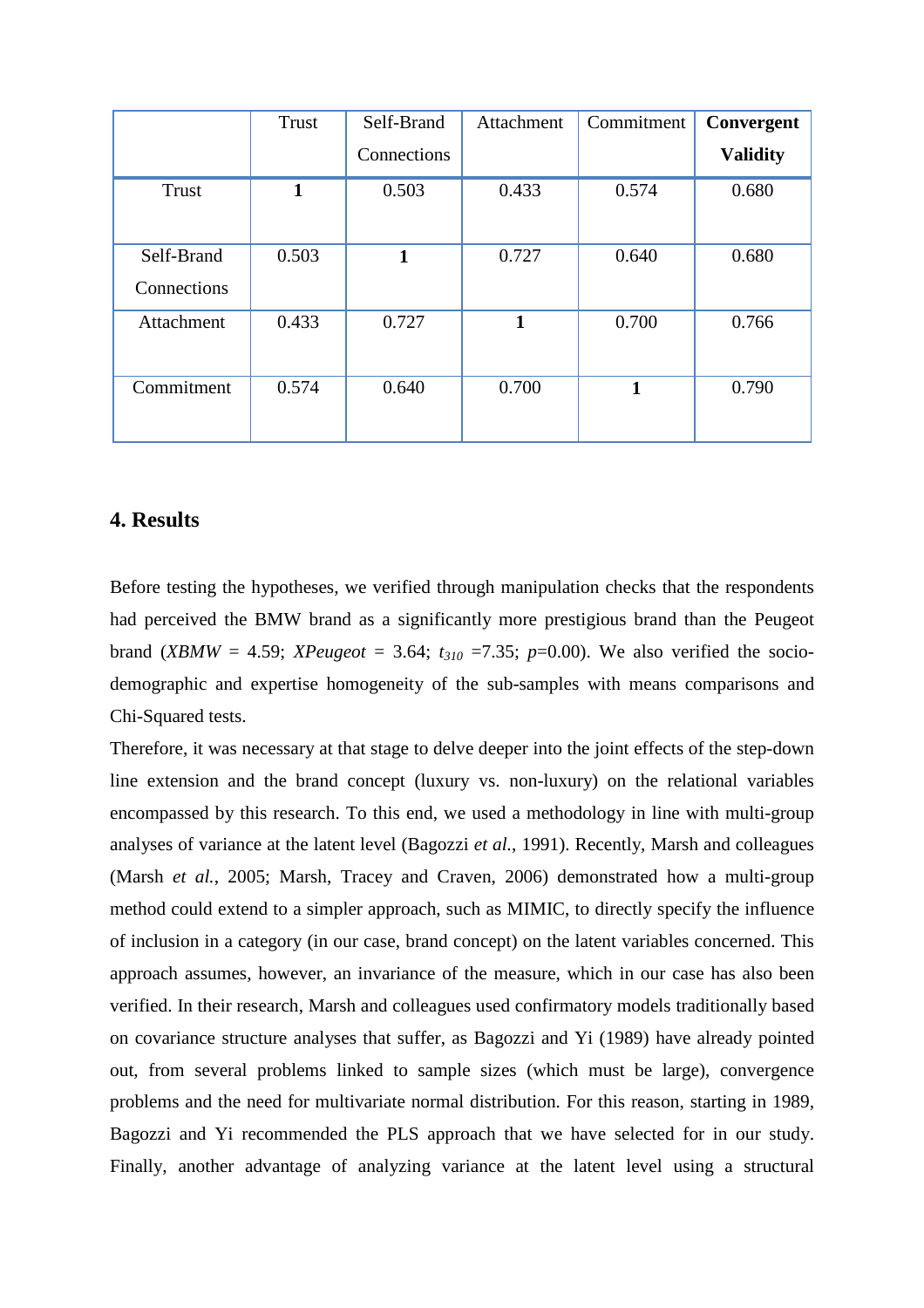equations model is the ability to compare the strength of the effect between different dependent latent variables.

### **4.1. Impact of SDLE on self-brand connections**

Results show that the SDLE has a significant negative impact on the self-brand connections for the luxury brand BMW (Table 4). However, a SDLE does not weaken self-brand connections for the non-luxury brand Peugeot even though we observed slight, but nonsignificant, damage. **The results support H1: a SDLE causes a stronger deterioration of self-brand connections for a luxury brand than for a non-luxury brand.**

| <b>Variable</b>    | <b>Brand Concept</b>    | Luxury   | <b>Non-Luxury</b> |
|--------------------|-------------------------|----------|-------------------|
|                    |                         | (BMW)    | (Peugeot)         |
| <b>Self-Brand</b>  | <b>Path Coefficient</b> | $-0.279$ | $-0.120$          |
| <b>Connections</b> | p-value                 | 0.000    | 0.137             |
|                    | R <sup>2</sup>          | 0.102    | 0.028             |

**Table 4:** Impact of SDLE on self-brand connections

### **4.2. Impact of SDLE on brand attachment**

As illustrated by table 5, the SDLE only damages brand attachment for the luxury brand. The SDLE has a significant negative impact for BMW but not for Peugeot. Brand attachment also tends to decrease after a SDLE for the brand Peugeot but not significantly. **The results, therefore, support H2: a SDLE causes a stronger deterioration of brand attachment for a luxury brand than for a non-luxury brand.** 

**Table 5** Impact of SDLE on brand attachment

| <b>Variable</b>   | <b>Brand Concept</b>    | Luxury   | <b>Non-Luxury</b> |
|-------------------|-------------------------|----------|-------------------|
|                   |                         | (BMW)    | (Peugeot)         |
| <b>Attachment</b> | <b>Path Coefficient</b> | $-0.291$ | $-0.052$          |
|                   | p-value                 | 0.000    | 0.517             |
|                   | $R^2$                   | 0.102    | 0.015             |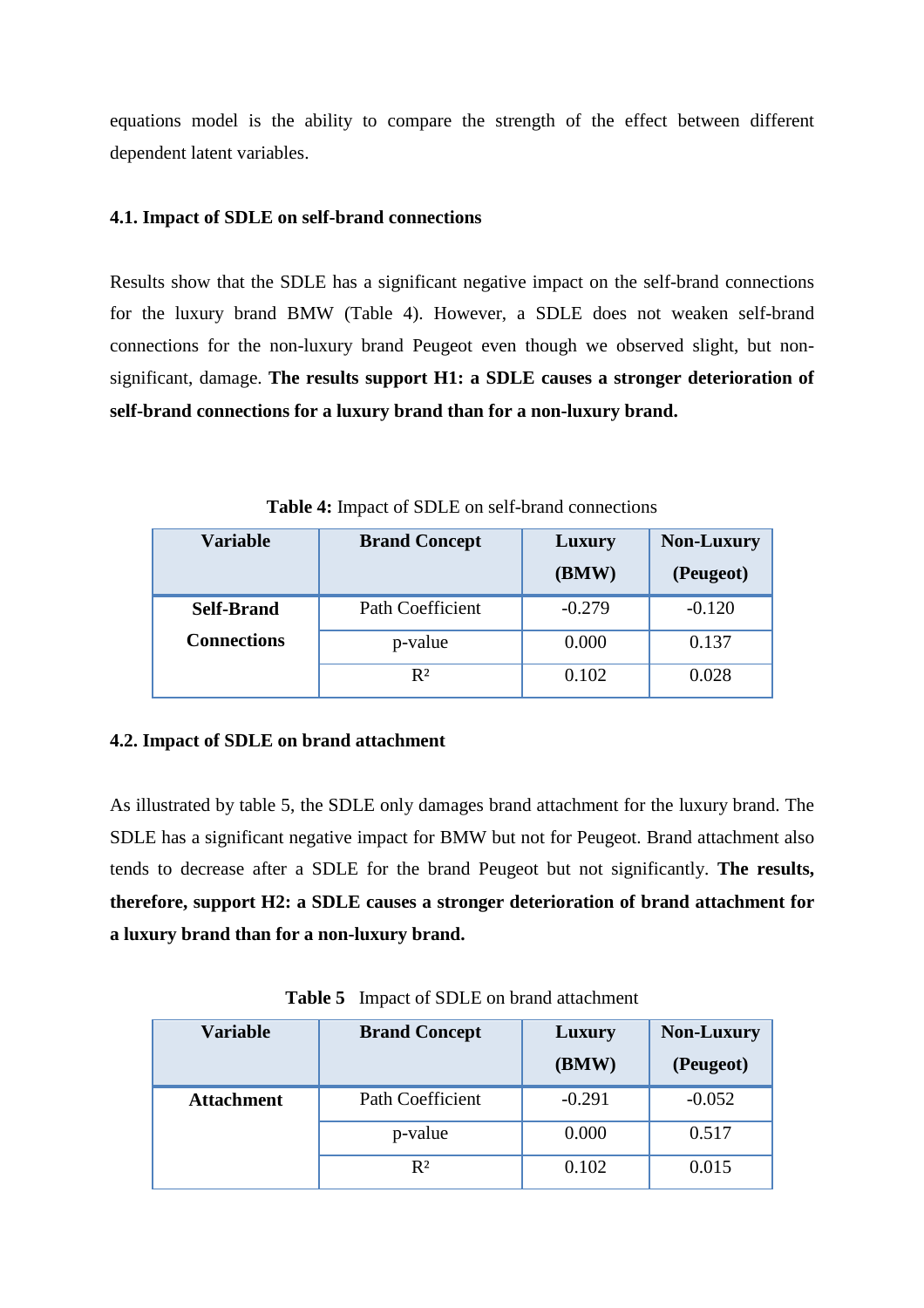#### **4.3. Impact of SDLE on brand trust**

As expected, the SDLE causes a significant deterioration of brand trust for BMW (Table 6). On the contrary, the SDLE for Peugeot does not affect brand trust. **The results, therefore, support H3: the SDLE causes a stronger deterioration of brand trust for a luxury brand than for a non-luxury brand.** 

| <b>Variable</b> | <b>Brand Concept</b> | Luxury<br>(BMW) | <b>Non-Luxury</b><br>(Peugeot) |
|-----------------|----------------------|-----------------|--------------------------------|
| <b>Trust</b>    | Path Coefficient     | $-0.168$        | 0.029                          |
|                 | p-value              | 0.039           | 0.720                          |
|                 | $R^2$                | 0.028           | 0.001                          |

**Table 6** Impact of SDLE on brand trust

### **4.4. Impact of SDLE on brand commitment**

Likewise, results show that SDLE has a significant negative impact on brand commitment for the luxury brand BMW but not the non-luxury brand Peugeot (Table 7). **The results support H4: the SDLE causes a stronger deterioration of brand commitment for a luxury brand than for a non-luxury brand.**

**Table 7** Impact of SDLE on brand commitment

| <b>Variable</b>   | <b>Brand Concept</b> | Luxury   | <b>Non-Luxury</b> |
|-------------------|----------------------|----------|-------------------|
|                   |                      | (BMW)    | (Peugeot)         |
| <b>Commitment</b> | Path Coefficient     | $-0.195$ | 0.023             |
|                   | p-value              | 0.016    | 0.776             |
|                   | $R^2$                | 0.055    | 0.011             |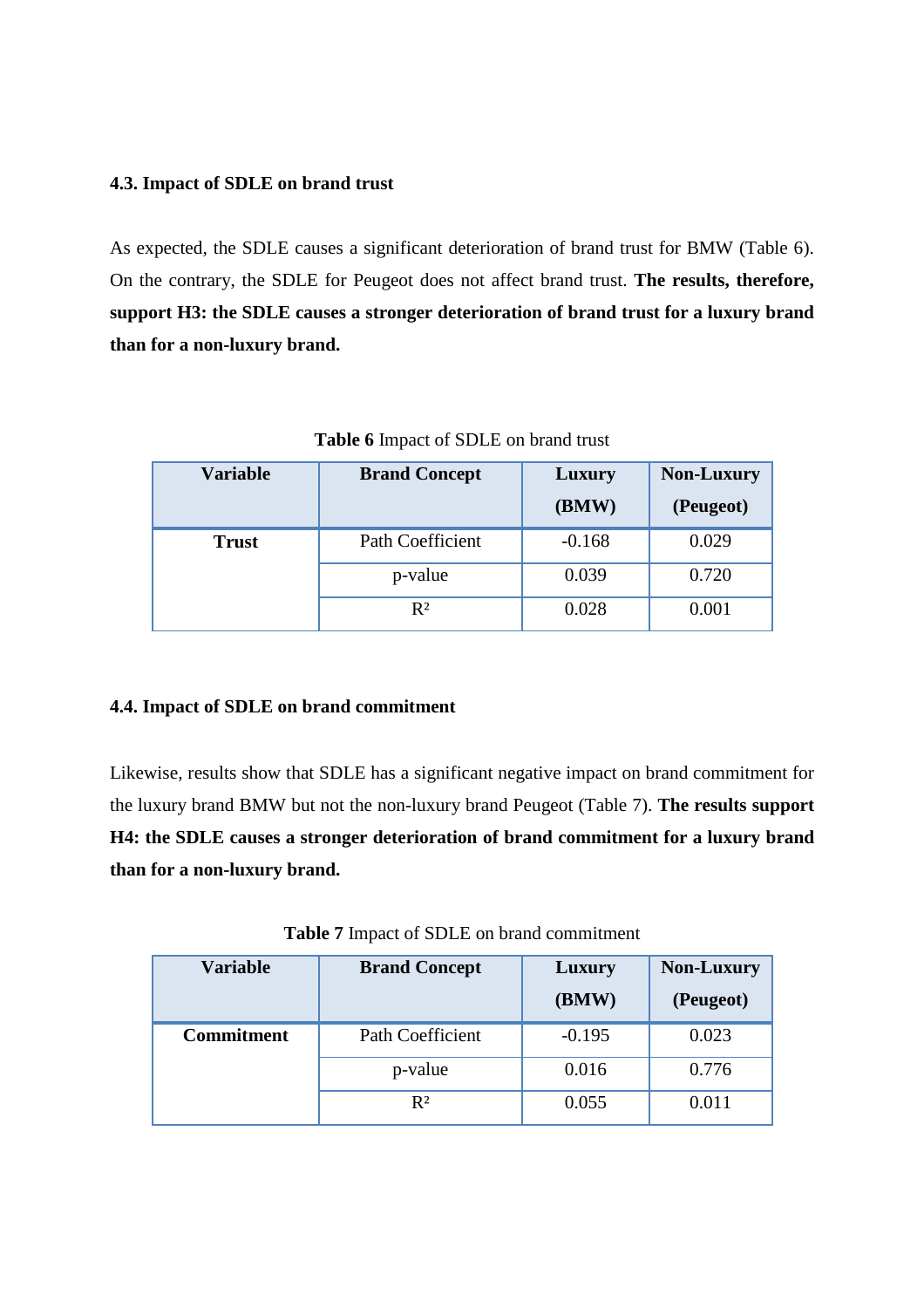First, step-down line extension is not always a dangerous strategy according to our results; the SDLE affects consumer-brand relationships only for the luxury brand. In this study, dilution effect depends on the brand concept (luxury vs. non-luxury). Indeed, the four variables of the consumer-brand relationships (self-brand connections, brand attachment, brand trust, brand commitment) deteriorate after the SDLE for BMW but not for Peugeot. Second, for the luxury brand BMW, the deterioration strength is not the same for all variables of the consumer-brand relationships. Dilution effects are stronger for self-brand connections and brand attachment than for brand trust and brand commitment. Affective dominant variables, such as self-brand connections and brand attachment, showed more impacts from the SDLE than cognitive dominant variables, such as brand trust and brand commitment. Self-brand connections and brand attachment are closed concepts. According to BRQ (Founier, 1998), brand attachment is present in self-brand connections. Moreover, Thomson *et al.* (2005) conceptualized brand attachment as a three-dimensional construct: affection, passion and connections. In other studies that proposed models (Lacoeuilhe, 2000; Bozzo *et al.*, 2008), self-brand connections were also considered as an antecedent to brand attachment. These two relational variables refer to an affective approach to brand loyalty, whereas brand trust and brand commitment refer to a cognitive approach (Bozzo *et al.*, 2008). Thus, a SDLE has a strong negative influence on the feelings and emotions generated by luxury brands.

# **5. Discussion and Conclusion**

This research clarifies the effects of vertical brand extension strategy on consumer-brand relationships, bringing new understanding on reciprocity effects that had, up to that this point, been confined to the impact on brand equity (Balachander and Ghose, 2003; Roedder-John, Loken and Joiner, 1998; Thorbjørnsen, 2005). In addition, this research supplements the recent studies on the link between extension strategies and consumer-brand relationships (Park and Kim, 2001; Park *et al.*, 2002; Reast, 2005; Yeung and Wyer, 2005; Fedorikhin, Park and Thomson, 2006, 2008). Our results show that self-brand connection, brand attachment, brand trust and brand commitment significantly deteriorate after a SDLE, which may potentially weaken brand loyalty. However, a SDLE is not a strategy of systematic destruction because only the luxury brand is threatened. Interestingly, for this kind of brand, the strongest effects of dilution appear for the relational variables of an emotional nature: selfbrand connections and brand attachment.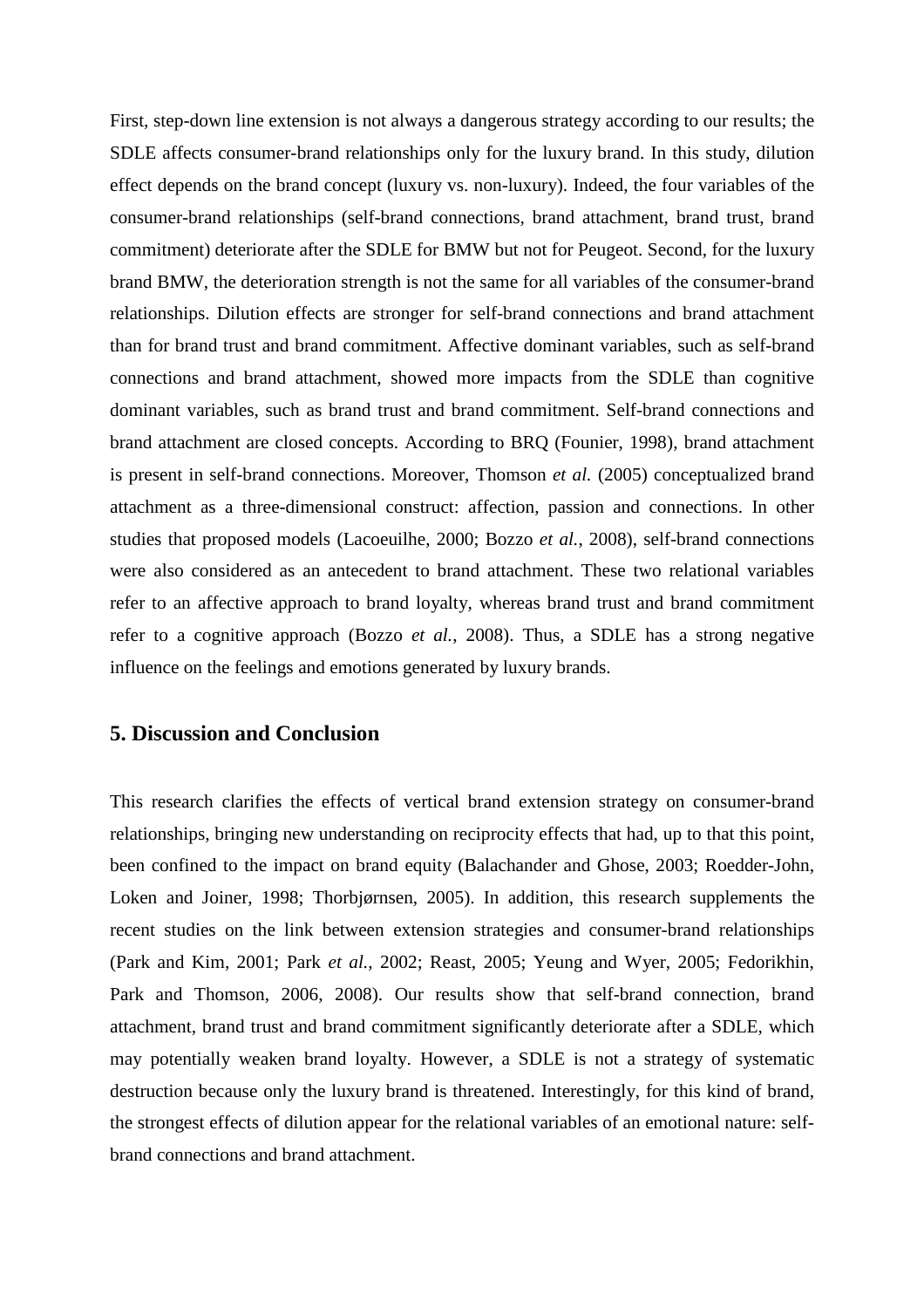Nevertheless, our research presents limits. We created advertising based on real data elements to expose the respondents to stimuli resembling market conditions. We used fictitious SDLEs. Although the external variables related to the announcement of the SDLE were controlled to the maximum extent possible, it is impossible to exclude the possibility that the advertisements we created (e.g., information, photographs, etc.) influenced the responses of participants. Moreover, only one category of products (automobile) and only one brand per category (luxury vs. non-luxury) were investigated. Consequently, it would be useful in the future to retest our hypotheses in other categories of products and use an actual SDLE. Additionally, the respondents were exposed only once to the SDLE announcement. Thus, it would be interesting to test repeated exposures in future research. Lastly, the cars are products of "public" use. Thus, it would also be useful to study the repercussions of a SDLE when the products are of "private" use. New research is still therefore necessary to better understand the consequences of SDLE strategies from the consumer point of view.

## **References**

- Aaker, D. A. (1997) Should You Take Your Brand to Where the Action Is? *Harvard Business Review* 75(5): 135-143.
- Aaker, J., Fournier, S. and Brasel, S. A. (2004) When Good Brand Do Bad. *Journal of Consumer Research* 31(1): 1-16.
- Ahluwalia, R. and Gürhan-Canli, Z. (2000) The Effects of Extensions on the Family Brand Name: An Accessibility-Diagnosticity Perspective. *Journal of Consumer Research* 27(3): 371-381.
- Aurier, P., and N'Goala, G. (2002) The differing and mediating roles of trust and relationship commitment in service relationship maintenance and development. *Journal of the Academy of Marketing Science* 38(3): 303-325.
- Bagozzi, R. P. and Dholakia, U. M. (2006) Antecedents and Purchase Consequences of Customer Participation in Small Group Brand Communities. *International Journal of Research in Marketing* 23(1): 45-61.
- Bagozzi, R. P. and Yi, Y. (1989) On the use of structural equation models in experimental designs. *Journal of Marketing Research* 26(3): 271-284.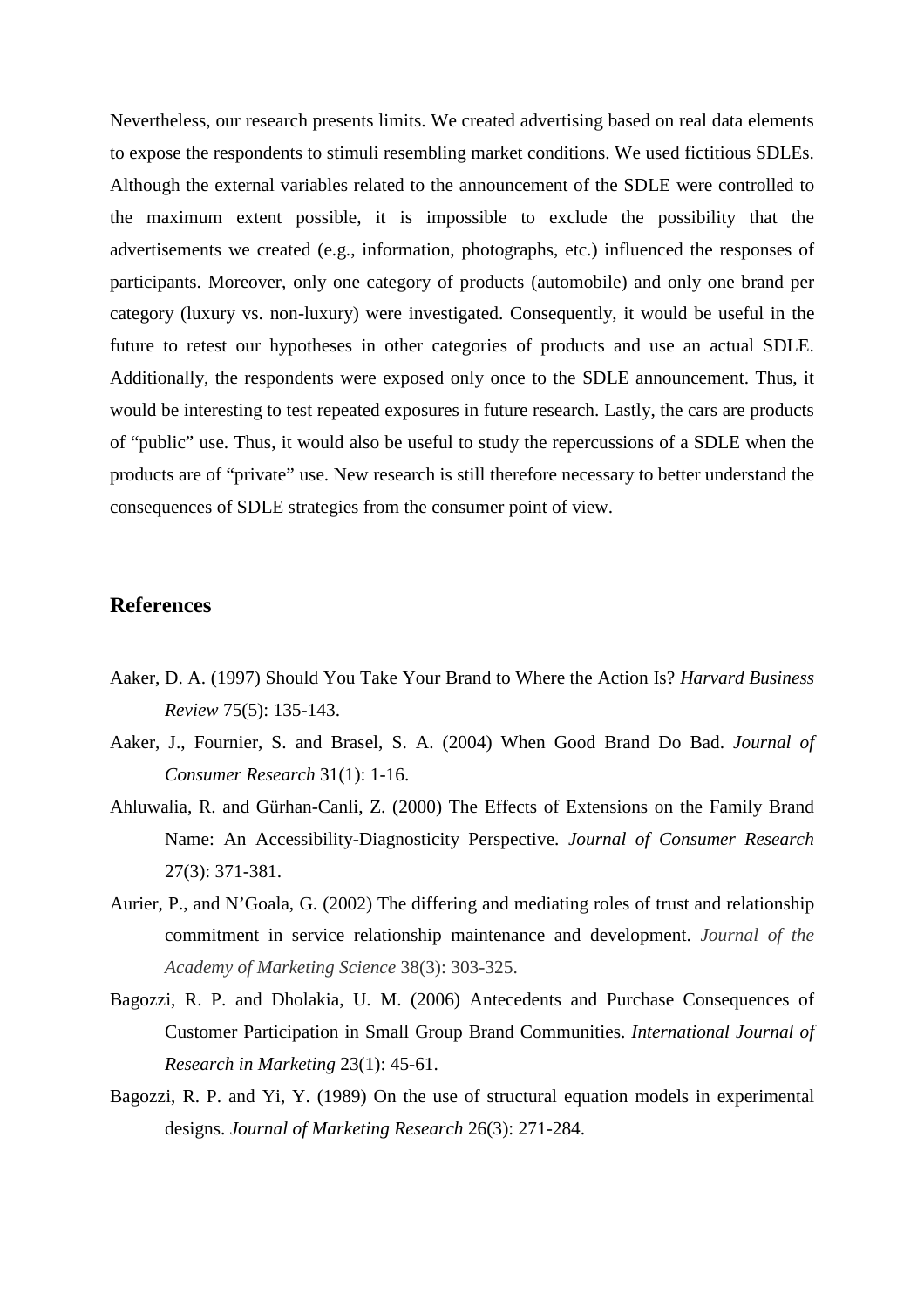- Bagozzi, R. P., Yi, Y. and Singh, S. (1991) On the Use of Structural Equation Models in Experimental Designs: Two Extensions. *International Journal of Research in Marketing* 8:125-140.
- Balachander, S. and Ghose, S. (2003) Reciprocal Spillover Effects: A Strategic Benefit of Brand Extensions. *Journal of Marketing* 67(1): 4-13.
- Ball, A. D. and Tasaki, C. H. (1992) The Role and Measurement of Attachment in Consumer Behavior. *Journal of Consumer Psychology* 12(2): 155-172.
- Bansal, H. S., Irving, P. G. and Taylor S. F. (2004) A Three-Component Model of Customer Commitment to Service Providers. *Journal of the Academy of Marketing Science* 32(3): 234-250.
- Baudrillard, J. (1968) *Le système des objets*. Paris: Gallimard.
- Bearden, W. O. and Etzel, M. J. (1982) Reference Group Influence on Product and Brand Purchase Decisions. *Journal of Consumer Research* 9(2): 183-194.
- Belk, R. W. (1988) Possessions and the Extended Self. *Journal of Consumer Research* 15(2): 139-168.
- Bhat, S. and Reddy, S. K. (1998) Symbolic and functional positioning of brands. *Journal of Consumer Marketing* 15(1): 32-43.
- Bowlby, J. (1969) *Attachement et Perte. Volume I.* London: The Hogarth Press.
- Bozzo, C., Merunka, D., Moulins, J.L. and Valette-Florence, P. (2008) Tous les pratiquants ne sont pas des fidèles : Analyses typologique et causale des acheteurs réguliers d'une marque. Paper presented at the International Conference of Marketing Trends in Europe; January, Venice, Italy.
- Brucks, M., Zeithaml, V. A. and Naylor, G. (2000) Price and Brand Name as Indicators of Quality Dimensions for Consumer Durables. *Journal of The Academy of Marketing Science* 28(3): 359-374.
- Chang, T. Z. and Wildt, A.R. (1994) Price, Product Information and Purchase Intention: an Empirical Study. *Journal of the Academy of Marketing Science* 22(1): 16-27.
- Chaudhuri, A. and Holbrook, M. B. (2001) The Chain of Effects from Brand Trust and Brand Affect to Brand Performance: The Role of Brand Loyalty. *Journal of Marketing* 65 (2): 81-93.
- de Chernatony, L. (1993) Categorizing Brands: Evolutionary Processes Underpinned by Two Key Dimensions. *Journal of Marketing Management* 9(2): 173-188.
- de Chernatony, L. and McWilliam, G. (1989) The Strategic Implications of Clarifying How Marketers Interpret "Brands". *Journal of Marketing Management* 5 (2): 153-171.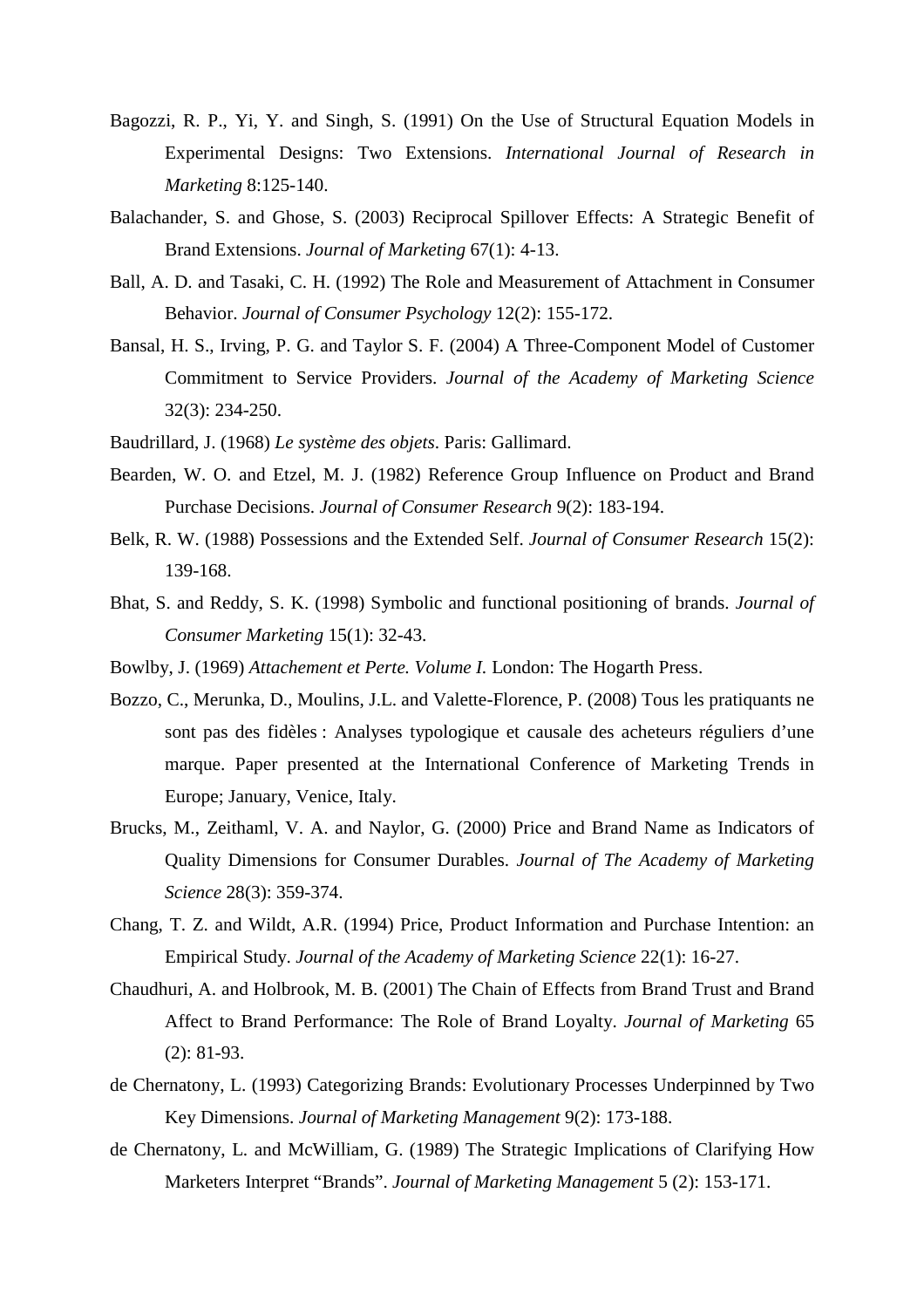- Doney, P. M. and Cannon, J. P. (1997) An Examination of the Nature of Trust in Buyer-Seller Relationships. *Journal of Marketing* 61(4): 35-51.
- Dwyer, F.R., Schurr, P. H. and Oh S. (1987) Developing Buyer-Seller Relationships. *Journal of Marketing* 51(2): 11-27.
- Escalas, J. E. and Bettman, J. R. (2003) You Are What They Eat: The Influence of Reference Groups on Consumer Connections to Brands. *Journal of Consumer Psychology* 13(3): 339-348.
- Escalas, J. E. and Bettman, J. R. (2005) Self-Construal, Reference Groups, and Brand Meaning. *Journal of Consumer Research* 32 (3): 378-389.
- Fedorikhin, A., Park, C. W. and Thomson, M. (2006) How Far Do Feelings Go? How Attachments Influence Brand Extensions. *Advances in Consumer Research* 33(1): 631-631.
- Fedorikhin, A., Park, C. W. and Thomson M. (2008) Beyond Fit and Attitude: The Effect of Emotional Attachment on Consumer Responses to Brand Extensions. *Journal of Consumer Psychology* 18(4): 281-291.
- Fornell, C. and Larcker, D. F. (1981) Evaluating Structural Equation Models with Unobservable Variables and Measurement Error. *Journal of Marketing Research* 18(1): 39-50.
- Fournier, S. (1998) Consumers and their Brands : Developing Relationship Theory in Consumer Research. *Journal of Consumer Research* 24(4): 343-373.
- Fournier, S. and Yao, J.L. (1997) Reviving Brand Loyalty : A Reconceptualization within the Framework of Consumer-Brand Relationships. *International Journal of Research in Marketing* 14(5), 451-472.
- Frisou, J. (2000) Confiance interpersonnelle et engagement : une réorientation béhavioriste. *Recherche et Applications en Marketing* 15(1): 63-80.
- Ganesan, S. (1994) Determinants of Long-Term Orientation in Buyer-Seller Relationships. *Journal of Marketing* 58(2): 1-19.
- Garbarino, E. and Johnson, M. S. (1999) The Different Roles of Satisfaction, Trust, and Commitment in Customer Relationships. *Journal of Marketing* 63(2): 70-87.
- Garfein, R. T. (1989) Cross-Cultural Perspectives on the Dynamics of Prestige. *Journal of Services Marketing* 3(3): 17-24.
- Gruen, T. W., Summers, J. O. and Acito F. (2000) Relationship Marketing Activities, Commitment, and Membership Behaviors in Professional Associations. *Journal of Marketing* 64(3): 34-49.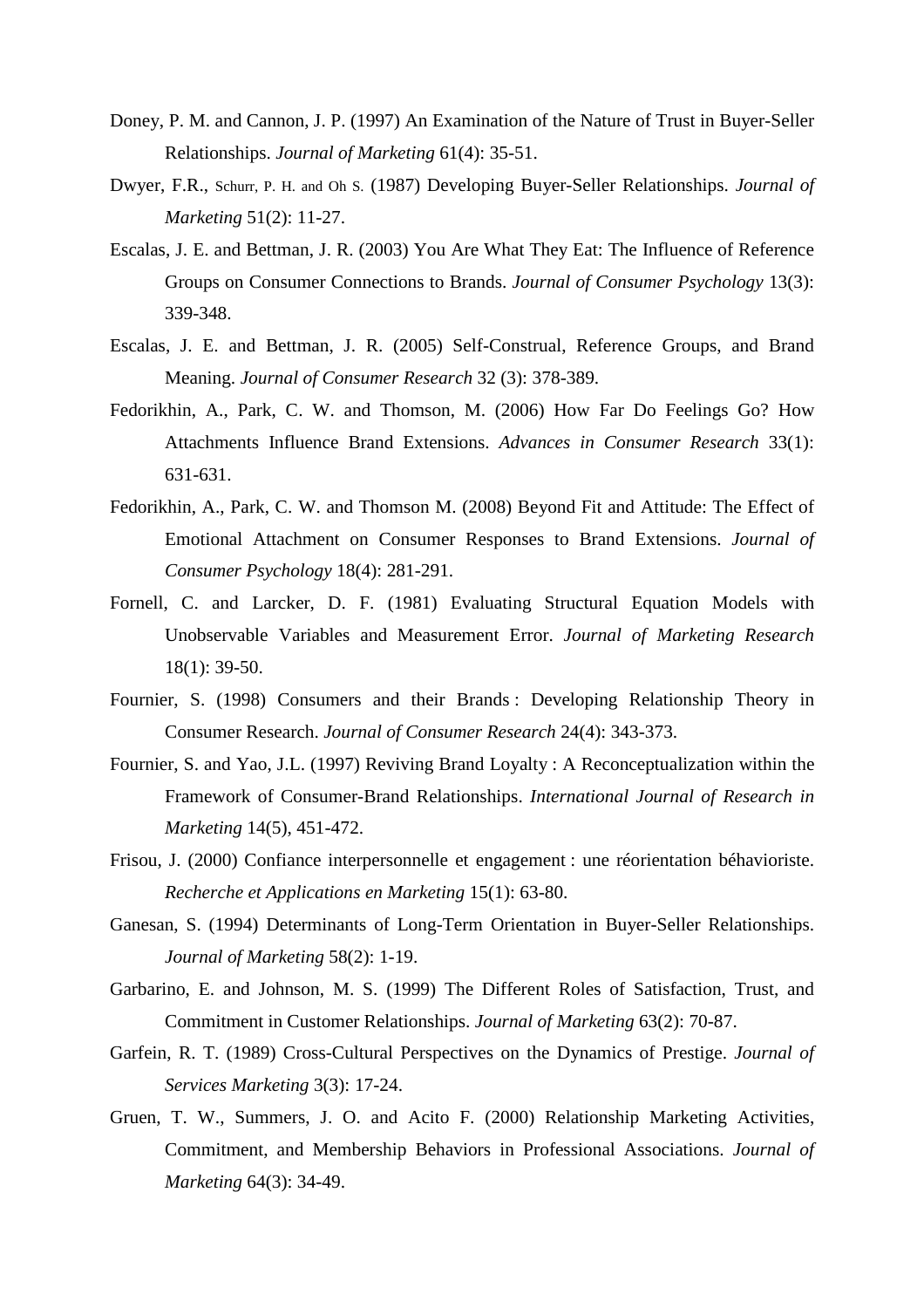- Gürhan-Canli, Z. and Maheswaran, D. (1998) The effects of extensions on brand name dilution and enhancement. *Journal of Marketing Research* 35(4): 464-473.
- Gurviez, P. (1998) Le rôle central de la confiance dans la relation consommateur-marque. Doctoral Dissertation in Management Science, IAE Aix-en-Provence, University Paul Cézanne, France.
- Gurviez, P. and Korchia, M. (2002) Proposition of a multidimensional brand-trust scale. *Recherche et Applications en Marketing* 17(3): 41-59.
- Hamilton, R. and Chernev, A. (2010) The impact of product line extensions and consumer goals on the formation of price image. *Journal of Marketing Research* 47(1): 51-62.
- Heath, T. B., McCarthy, M. S. and Chatterjee, S. (2006) The Effects of Line Extensions Up and Down in Quality on Initial Choice and Subsequent Switching Tendencies. *Advances in Consumer Research* 33(1): 75-75.
- Hess, J. (1995) Construction and Assessment of a Scale to Measure Consumer Trust. In: B.B. Stern et G.M. Zinkhan (eds), *Enhancing Knowledge Development in Marketing*. Proceedings of the *AMA Educators* , pp.20-25.
- Janiszewski, C. and Van Osselaer, S. M. J. (2000) A Connectionist Model of Brand-Quality Associations. *Journal of Marketing Research* 37(3): 331-350.
- Kapferer, J.-N. (1996) Les marques, capital de l'entreprise, Les chemins de la reconquête. Paris : Les Editions d'Organisation.
- Kapferer, J.-N. (2004) Les marques face au hard discount. Quelles stratégies? *Revue Française de Gestion* 30(150): 203-210.
- Kapferer, J.N. and Bastien V. (2008) The luxury strategy: break the rules of marketing to build luxury brands. Kogan Page Ltd.
- Keller, K. L. (1993) Conceptualizing, Measuring, and Managing Customer-Based Brand Equity. *Journal of Marketing* 57(1): 1-22.
- Keller, K.L. (2009) Managing the growth tradeoff: Challenges and opportunities in luxury branding. *Brand Management* 16(5/6): 290-301.
- Keller, K. L. and Sood, S. (2003) Brand Equity Dilution. *MIT Sloan Management Review* 45(1): 12-15.
- Kim, C. K. and Lavack, A. M. (1996) Vertical brand extensions: current research and managerial implications. *Journal of Product & Brand Management* 5(6): 24-37.
- Kim, C. K., Lavack, A. M. and Smith, M. (2001), Consumer evaluation of vertical brand extensions and core brands. *Journal of Business Research* 52(3): 211-222.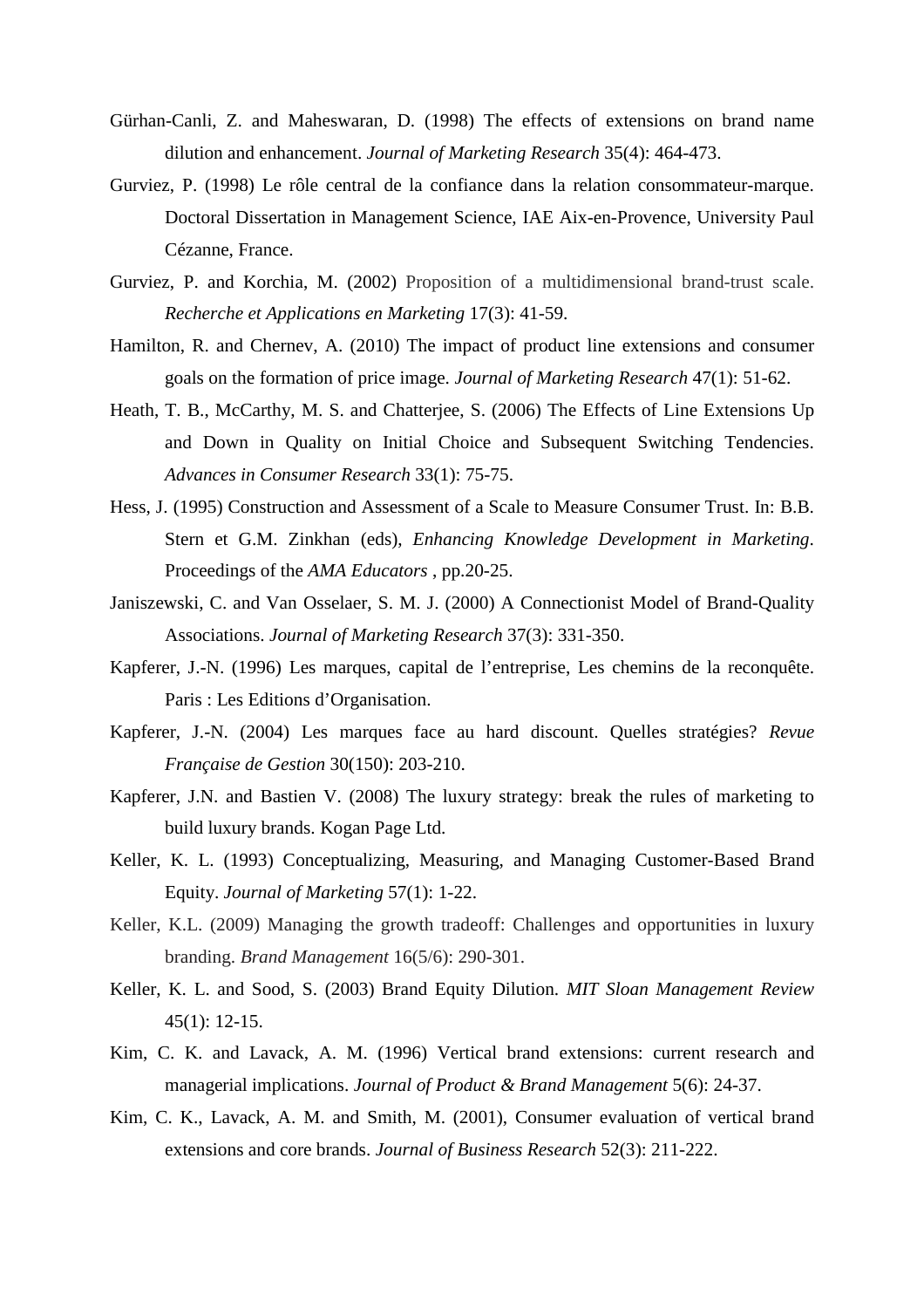- Kirmani, A., Sood, S. and Bridges, S. (1999) The Ownership Effect in Consumer Responses to Brand Line Stretches. *Journal of Marketing* 63(1): 88-101.
- Kleine, S. S., Kleine, R. E. and Allen C. T. (1995) How Is a Possession Me or Not Me? Characterizing Types and an Antecedent of Material Possession Attachment. *Journal of Consumer Research* 22(3): 327-343.
- Kumar, N., Scheer, L. K. and Steenkamp, J-B. E. M. (1995) The Effects of Perceived Interdependence on Dealer Attitudes. *Journal of Marketing Research* 32(3): 348-356.
- Lacoeuilhe, J. (2000) L'attachement à la marque : proposition d'une échelle de mesure. *Recherche et Applications en Marketing* 15(4): 61-77.
- Levy, S. J. (1959) Symbols for Sale. *Harvard Business Review* 37(4): 117-124.
- Lipovetsky, G. and Roux, E. (2003) *Le luxe éternel, de l'âge du sacré au temps des marques*. Paris: Gallimard, le Débat.
- Loken, B. and Roedder-John, D. (1993) Diluting brand beliefs: When do brand extensions have a negative impact? *Journal of Marketing* 57(3): 71-84.
- Lomax, W., and McWilliam, G. (2001) Consumer Response to Line Extensions: Trial and Cannibalisation Effects. *Journal of Marketing Management* 17 (3/4): 391-406.
- Louis, D. and Lombart, C. (2010) Impact of brand personality on three major relational consequences (trust, attachment, and commitment to the brand). *Journal of Product & Brand Management* 19(2): 114-130.
- Magnoni, F. and Roux, E. (2008) Stretching the Brand Down: Does it Affect Consumer-Brand Relationship? *Proceedings of the Thought Leaders International Conference on Brand Management, Birmingham Business School*, United Kingdom, 15-16 April.
- Marsh, H.W., Ellis, L.A., Parada, R.H., Richards, G. and Heubeck, B.G. (2005) A short version of the self description questionnaire II: operationalizing criteria for short-form evaluation with new applications of confirmatory factor analyses. *Psychological Assessment* 17(1): 81-102.
- Marsh, H.W., Tracey, D.K. and Craven, R.G. (2006) Multidimensional self-concept structure for preadolescents with mild intellectual disabilities. A hybrid multigroup-MIMC approach to factorial invariance and latent mean differences. *Educational and Psychological Measurement* 66(5): 795-818.
- Mayer, R. C., Davis, J. H. and Schoorman, D. F. (1995) An Integrative Model of Organizational Trust. *Academy of Management Review* 20(3): 709-734.
- Meyer, J. P. and Allen, N. J. (1991) A Three-Component Conceptualization of Organizational Commitment. *Human Ressource Management Review* 1(1): 61-89.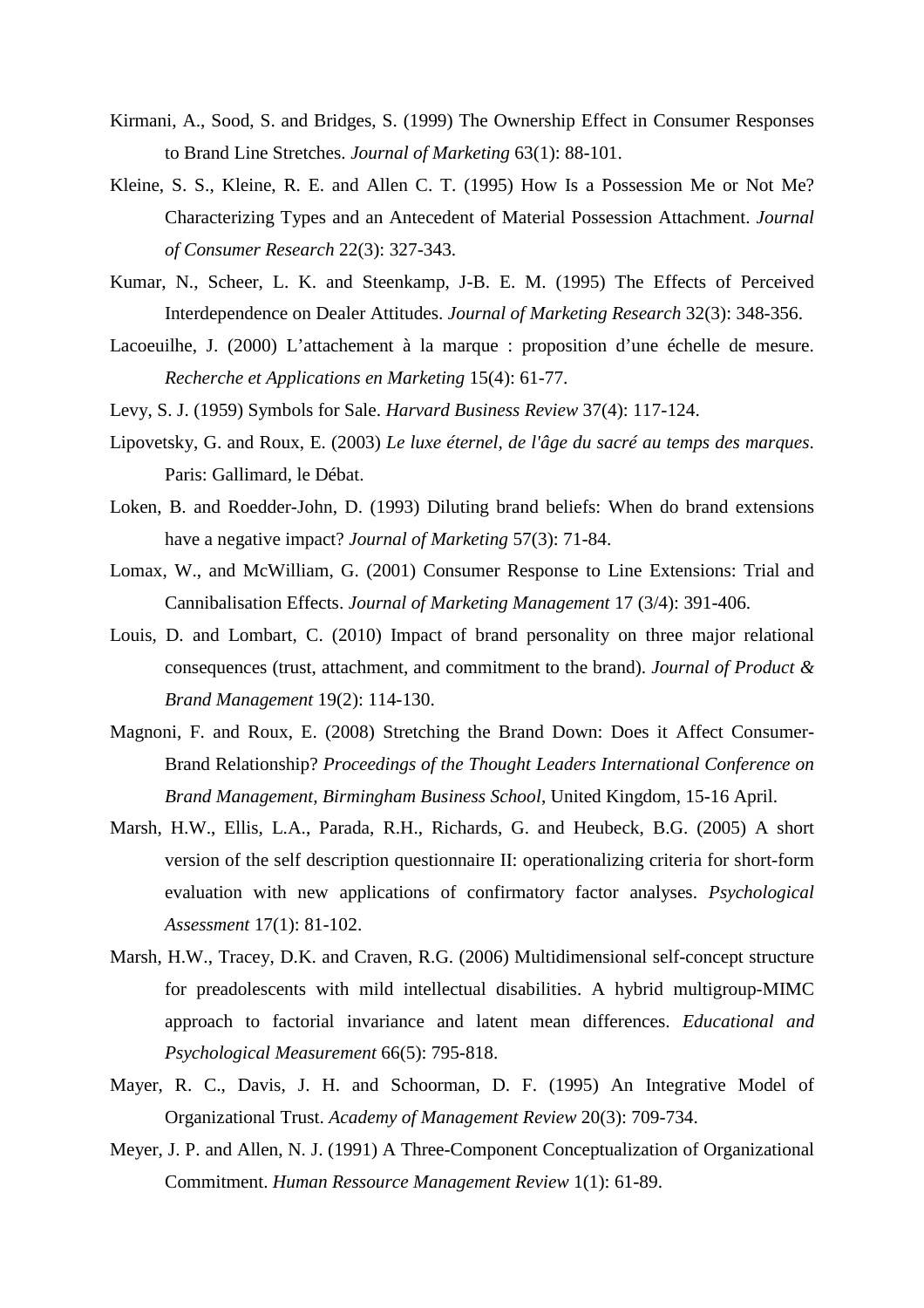- Michel, G., Tafani, E. and Rosa E. (2008) Vertical Product Line Extension: Study of Brand Halo Effect. Paper presented at the 1<sup>st</sup> *Swarovski Crystal Reflections "The Meaning of Brand Meaning"*, Innsbruck, 25-27 September.
- Michel, G. and Salha, B. (2005) Clarifying the concept of vertical product line extension. *Recherche et Applications en Marketing* 20(1): 65-78.
- Milberg, S. J., Park, C. W. And McCarthy, M. S. (1997) Managing Negative Feedback Effects Associated With Brand Extensions: The Impact of Alternative Branding Strategies. *Journal of Consumers Psychology* 6(2): 119-140.
- Monroe, K. B. (1990) *Pricing: making profitable decisions*. New York : McGraw-Hill.
- Moorman, C., Zaltman G., and Deshpandé, R. (1992) Relationships Between Providers and Users of Market Research: The Dynamics of Trust Within and Between Organizations. *Journal of Marketing Research* 29(3): 314-328.
- Morgan, R. M. (1991) Relationship Commitment and Trust in Marketing. Doctoral Dissertation in Business Administration, Texas University.
- Morgan, R. M. and Hunt, S. D. (1994) The Commitment-Trust Theory of Relationship Marketing. *Journal of Marketing* 58(3): 20-38.
- Niedenthal, P. M., Cantor, N. and Kihlstrom J. F. (1985) Self to Prototype Matching: A Strategy for Social Decision-Making. *Journal of Personality and Social Psychology* 48, 575-584.
- Nijssen, E. J. (1999) Success Factors of Line Extensions of Fast-Moving Consumer Goods. *European Journal of Marketing* 33(5/6): 450-469.
- Park, C. W., Jaworsky, B. J. and McInnis D. J. (1986) Strategic Brand-Concept Management. *Journal of Marketing* 50(4): 135-145.
- Park, C. W., McCarthy, M. S. and Milberg, S. (1993) The Effects of Direct and Associative Brand Extension Strategies on Consumer Response to Brand Extensions. *Advances in Consumer Research* 20(1): 28-33.
- Park, J.-W. and Kim, K.-H. (2001) Role of Consumer Relationships with a Brand in Brand Extensions: Some Exploratory Findings. *Advances in Consumer Research* 28(1): 179- 185.
- Park, J.-W., Kim, K.-H. and Kim, J.-K. (2002) Acceptance of Brand Extensions: Influences of Product Category Similarity, Typicality of Claimed Benefits, and Brand Relationship Quality. *Advances in Consumer Research* 29(1): 190-198.
- Paulssen, M. (2009) Attachment Orientations in Business-to-Business Relationships. *Psychology & Marketing* 26(6): 507-533.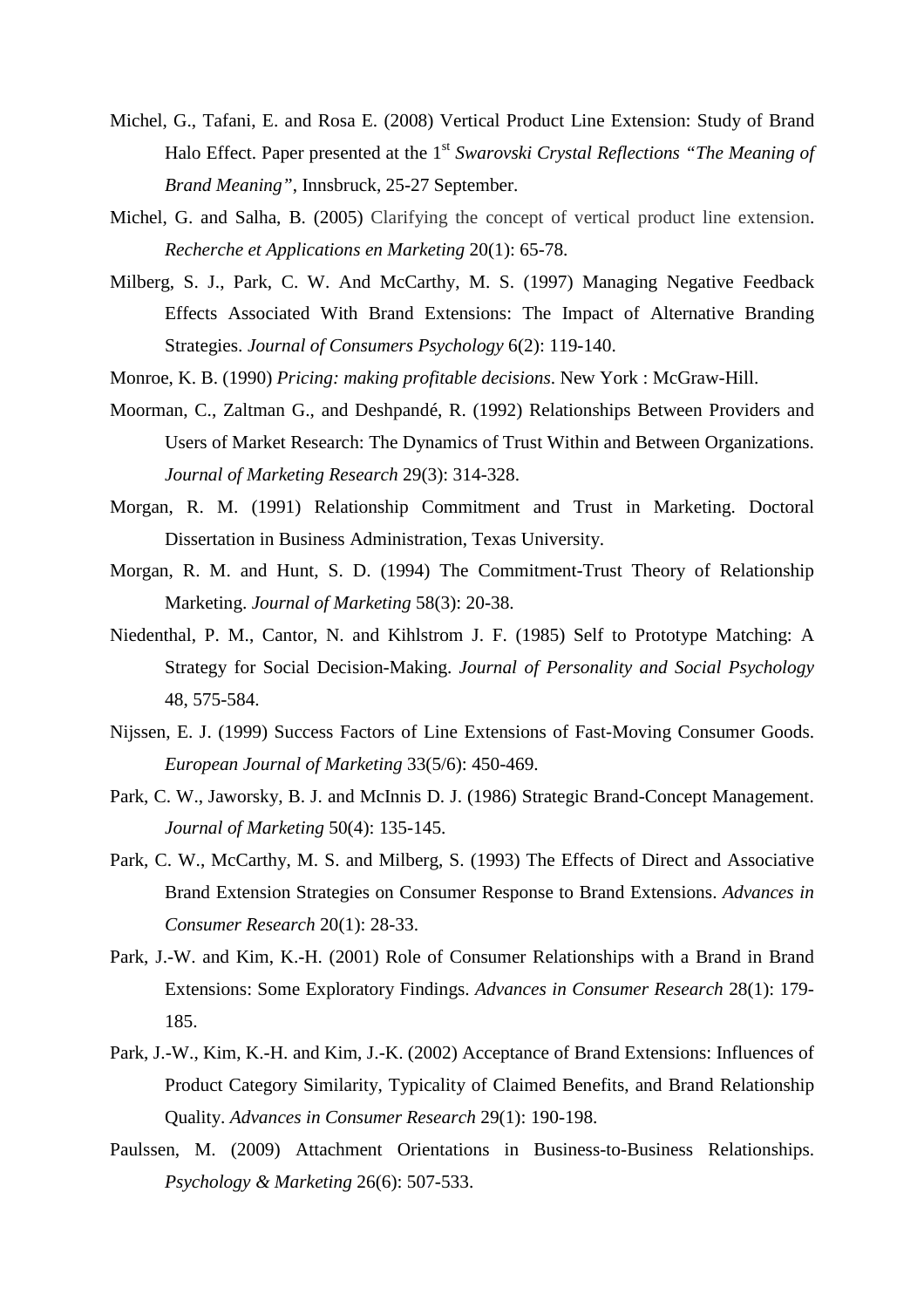- Perdue, B. C. and Summers, J. O. (1986) Checking the success of manipulations in marketing experiments. *Journal of Marketing Research* 23(4): 317-326.
- Pitta, D. A. and Katsanis, L. P. (1995), Understanding brand equity for successful brand extension*. Journal of Consumer Marketing*, 12(4): 51-64.
- Quelch, J. A. and Kenny, D. (1994) Extend Profits, Not Product Lines. *Harvard Business Review* 72(5): 153-160.
- Randall, T., Ulrich, K. and Reibstein, D. (1998) Brand Equity and Vertical Product Line Extent. *Marketing Science* 17(4): 356-379.
- Reast, J. D. (2005) Brand Trust and Brand Extension Acceptance: The Relationship. *Journal of Product & Brand Management* 14(1): 4-13.
- Reddy, S. K., Holak, S. L. and Bhat, S. (1994) To Extend or Not to Extend: Success Determinants of Line Extensions. *Journal of Marketing Research* 31(2): 243-262.
- Richins, M. L. (1994) Valuing Things: The Public and Private Meanings of Possessions. *Journal of Consumer Research* 21504-521.
- Ries, A. and Trout, J. (1987) *Le positionnement, la conquête de l'esprit*. Paris: McGraw-Hill.
- Roedder-John, D., Loken, B. and Joiner C. (1998) The Negative Impact of Extensions: Can Flagship Products Be Diluted? *Journal of Marketing* 62(1): 19-32.
- Rosch, E. and Mervis, C. B. (1975) Family Resemblances: Studies in the Internal Structure of Categories. *Cognitive Psychology* 7(4): 573-605.
- Roux, E. (1991) Comment se positionnent les marques de luxe. *Revue Française du Marketing* 132-133(2-3): 111-118.
- Roux E. (1995) Consumer Evaluation of Luxury Brand Extensions. Paper presented at the EMAC Conference, May, ESSEC, Paris, pp.1971-1980.
- Salha, B. (2007) La politique d'extension verticale de gamme : détermination des facteurs de réussite. Doctoral Dissertation in Management Science, IAE, Paris, Université Paris I-Panthéon Sorbonne.
- Silverstein, M. J. and Fiske, N. (2003) Luxury for the Masses. *Harvard Business Review* 81 (April): 48-57.
- Sirieix, L. and Dubois, P. L. (1999) Vers un modèle qualité-satisfaction intégrant la confiance? *Recherche et Applications en Marketing* 14 (3): 1-22.
- Tafani, E., Michel, G. and Rosa, E. (2009) Vertical Product Line Extension Strategies: an Evaluation of Brand Halo Effect according to Range Level. *Recherche et Applications en Marketing* 24(2): 73-89.